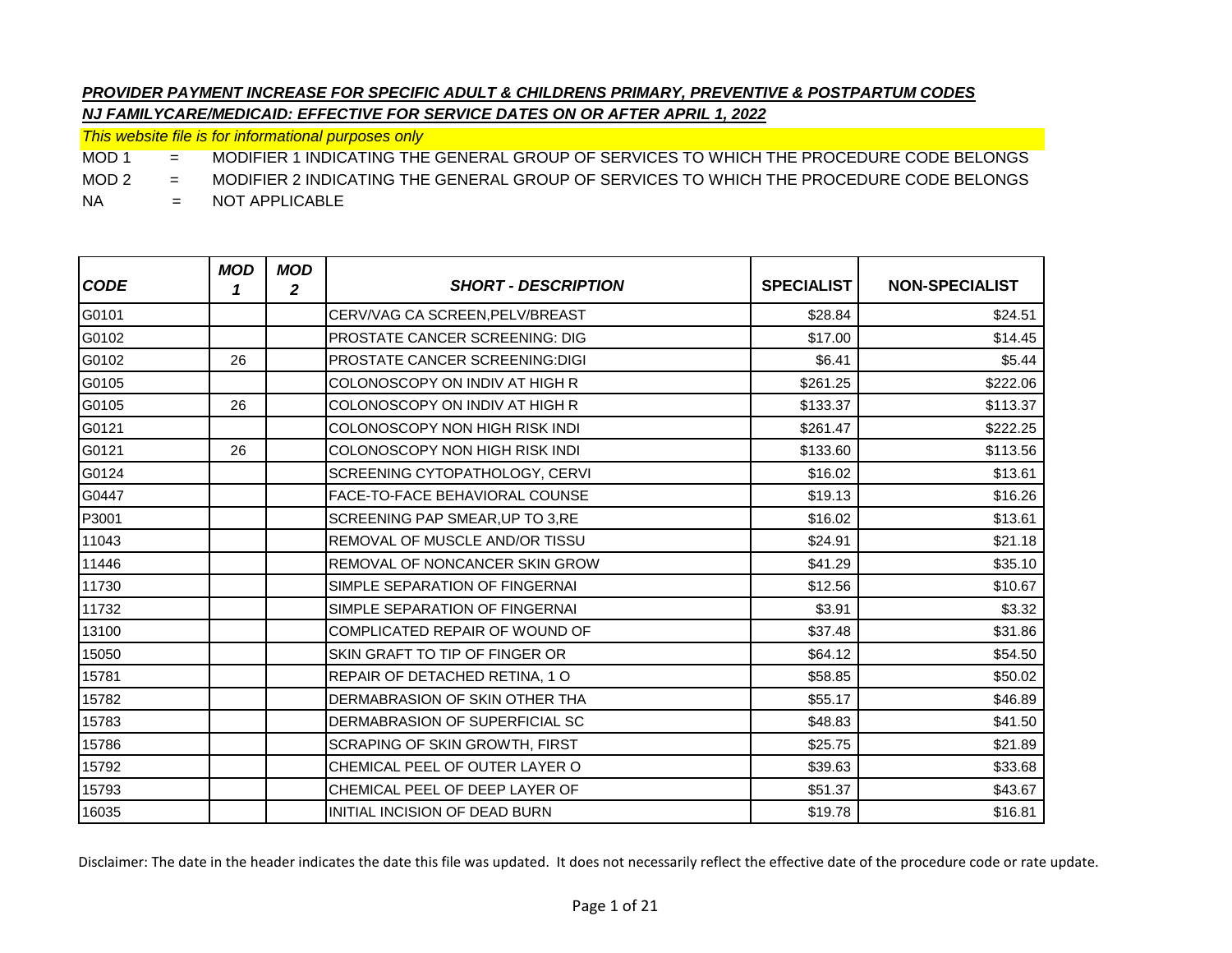*This website file is for informational purposes only*

MOD 1 = MODIFIER 1 INDICATING THE GENERAL GROUP OF SERVICES TO WHICH THE PROCEDURE CODE BELONGS

MOD 2 = MODIFIER 2 INDICATING THE GENERAL GROUP OF SERVICES TO WHICH THE PROCEDURE CODE BELONGS

NA = NOT APPLICABLE

| <b>CODE</b> | <b>MOD</b><br>1 | <b>MOD</b><br>2 | <b>SHORT - DESCRIPTION</b>            | <b>SPECIALIST</b> | <b>NON-SPECIALIST</b> |
|-------------|-----------------|-----------------|---------------------------------------|-------------------|-----------------------|
| 19030       |                 |                 | INJEC FOR MAMM DUCTOG OR GALAC        | \$18.23           | \$15.50               |
| 19287       | 26              |                 | PLACEMENT OF BREAST LOCALIZATI        | \$12.91           | \$10.98               |
| 19288       | 26              |                 | PLACEMENT OF BREAST LOCALIZATI        | \$6.49            | \$5.52                |
| 19340       |                 |                 | PLACEMENT OF IMPLANT ON SAME D        | \$79.30           | \$67.40               |
| 19396       |                 |                 | <b>PREP MOULAGE FOR CUSTOM IMPLAN</b> | \$31.20           | \$26.52               |
| 20101       |                 |                 | EXPLORATION OF WOUND OF CHEST         | \$66.46           | \$56.49               |
| 20225       |                 |                 | DEEP BONE BIOPSY: TROCAR/ NEED        | \$45.02           | \$38.26               |
| 20660       |                 |                 | <b>PLACEMENT OF DEVICE TO SKULL</b>   | \$24.83           | \$21.10               |
| 20670       |                 |                 | <b>REMOVAL OF SURFACE IMPLANT FRO</b> | \$41.62           | \$35.38               |
| 20690       |                 |                 | PLACEMENT OF SINGLE DIRECTION         | \$62.43           | \$53.07               |
| 20816       |                 |                 | <b>REATTACHMENT OF CUTOFF FINGER</b>  | \$214.00          | \$181.90              |
| 20822       |                 |                 | <b>REATTACHMENT OF PART OF CUTOFF</b> | \$184.93          | \$157.19              |
| 20824       |                 |                 | <b>REATTACHMENT OF CUTOFF THUMB</b>   | \$214.38          | \$182.22              |
| 20827       |                 |                 | <b>REATTACHMENT OF PART OF CUTOFF</b> | \$189.90          | \$161.42              |
| 21100       |                 |                 | PLACEMENT OF STABILIZING DEVIC        | \$70.09           | \$59.58               |
| 21125       |                 |                 | ENLARGEMENT OF LOWER JAW WITH         | \$311.08          | \$264.42              |
| 21127       |                 |                 | AUGMENTATION, MANDI BODY/ANGLE:       | \$462.78          | \$393.36              |
| 21150       |                 |                 | <b>RECONSTRUCTION OF MIDFACE BONE</b> | \$171.27          | \$145.58              |
| 21210       |                 |                 | BONE GRAFT: NASAL, MAXILLARY,         | \$208.48          | \$177.21              |
| 21215       |                 |                 | <b>BONE GRAFT: MANDIBLE</b>           | \$471.08          | \$400.42              |
| 21337       |                 |                 | CLOSED TREATMENT OF BROKEN BON        | \$45.29           | \$38.49               |
| 21343       |                 |                 | TREATMENT OF DEPRESSED BROKEN         | \$114.23          | \$97.10               |
| 21344       |                 |                 | TREATMENT OF COMPLICATED BROKE        | \$144.63          | \$122.94              |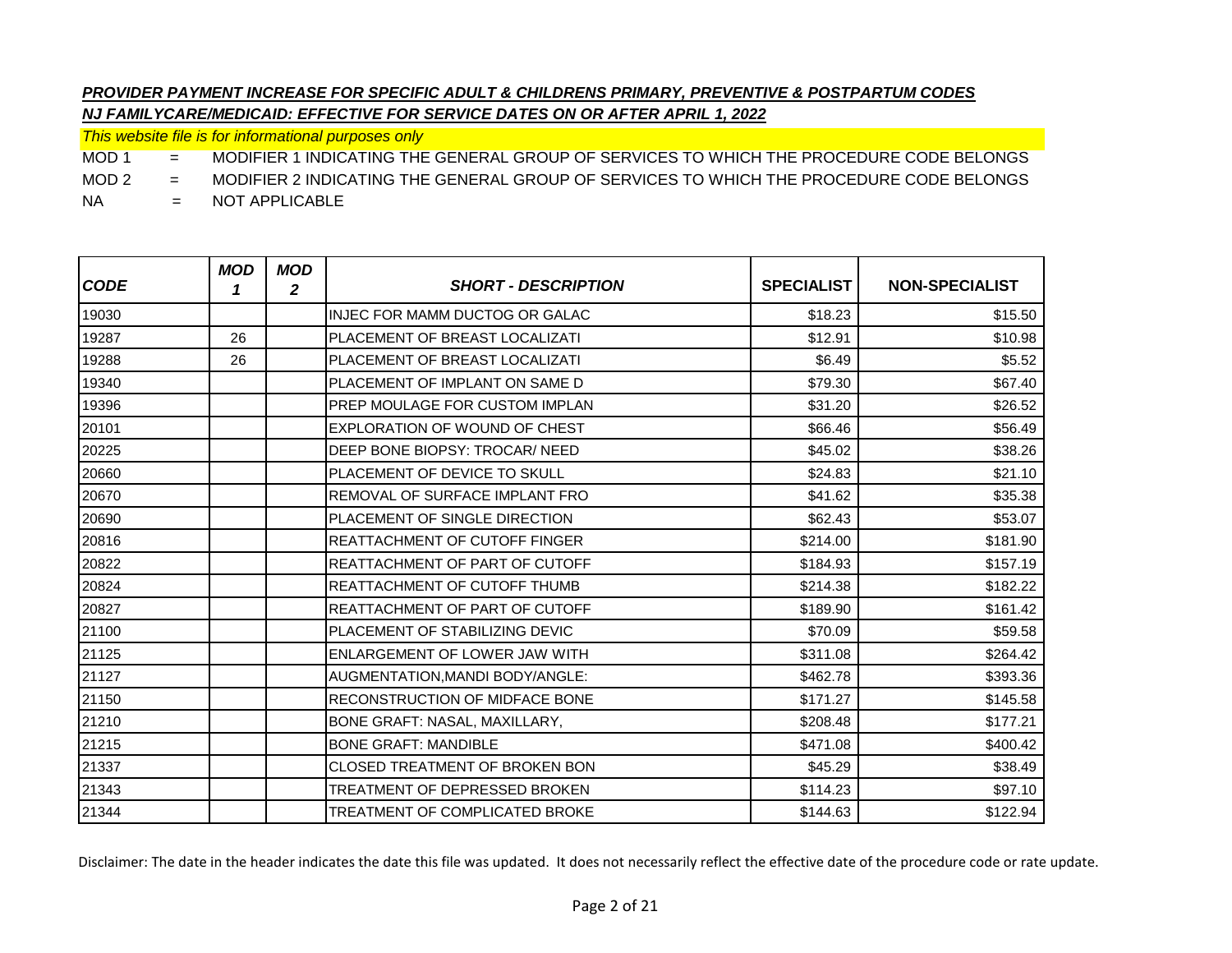*This website file is for informational purposes only*

MOD 1 = MODIFIER 1 INDICATING THE GENERAL GROUP OF SERVICES TO WHICH THE PROCEDURE CODE BELONGS

MOD 2 = MODIFIER 2 INDICATING THE GENERAL GROUP OF SERVICES TO WHICH THE PROCEDURE CODE BELONGS

NA = NOT APPLICABLE

| <b>CODE</b> | <b>MOD</b><br>1 | <b>MOD</b><br>$\boldsymbol{2}$ | <b>SHORT - DESCRIPTION</b>             | <b>SPECIALIST</b> | <b>NON-SPECIALIST</b> |
|-------------|-----------------|--------------------------------|----------------------------------------|-------------------|-----------------------|
| 21355       |                 |                                | TREATMENT OF BROKEN CHEEK BONE         | \$47.26           | \$40.17               |
| 21440       |                 |                                | <b>CLOSED TREATMENT OF BROKEN UPP</b>  | \$74.07           | \$62.96               |
| 21445       |                 |                                | TREATMENT OF BROKEN UPPER OR L         | \$86.87           | \$73.84               |
| 21450       |                 |                                | <b>CLOSED TREATMENT OF BROKEN LOW</b>  | \$65.74           | \$55.88               |
| 21451       |                 |                                | <b>CLOSED TREATMENT OF BROKEN LOW</b>  | \$84.98           | \$72.23               |
| 21452       |                 |                                | TREATMENT OF BROKEN LOWER JAW          | \$85.12           | \$72.36               |
| 21453       |                 |                                | CLOSED TREATMENT OF BROKEN LOW         | \$119.43          | \$101.52              |
| 21461       |                 |                                | TREATMENT OF BROKEN LOWER JAW          | \$216.72          | \$184.21              |
| 21462       |                 |                                | TREATMENT OF BROKEN LOWER JAW          | \$236.48          | \$201.00              |
| 21485       |                 |                                | COMPLICATED REPAIR OF DISLOCAT         | \$107.50          | \$91.38               |
| 21550       |                 |                                | <b>EXCISIONAL BIOPSY SOFT TISSUES</b>  | \$29.41           | \$24.99               |
| 21555       |                 |                                | REMOVAL OF GROWTH UNDER SKIN O         | \$47.04           | \$39.98               |
| 21920       |                 |                                | <b>BIOPSY OF SURFACE SOFT TISSUE</b>   | \$28.57           | \$24.28               |
| 23031       |                 |                                | <b>I&amp;D INFECTED SHOULDER BURSA</b> | \$47.23           | \$40.15               |
| 23065       |                 |                                | <b>BIOPSY OF SURFACE TISSUE OF SH</b>  | \$24.39           | \$20.73               |
| 23066       |                 |                                | <b>BIOPSY OF DEEP TISSUE OF SHOUL</b>  | \$63.28           | \$53.79               |
| 23330       |                 |                                | REMOVAL OF FOREIGN BODY OF SHO         | \$33.12           | \$28.15               |
| 23650       |                 |                                | <b>CLOSED TREATMENT OF DISLOCATED</b>  | \$34.67           | \$29.47               |
| 23931       |                 |                                | <b>DRAINAGE OF FLUID FILLED SAC I</b>  | \$33.81           | \$28.74               |
| 24065       |                 |                                | <b>BIOPSY OF SURFACE TISSUE OF UP</b>  | \$28.47           | \$24.20               |
| 24066       |                 |                                | <b>BIOPSY OF DEEP TISSUE OF UPPER</b>  | \$68.47           | \$58.20               |
| 24160       |                 |                                | <b>REMOVAL OF ELBOW JOINT PROSTHE</b>  | \$131.62          | \$111.88              |
| 24925       |                 |                                | SECONDARY CLOSURE OR REVISION          | \$60.33           | \$51.28               |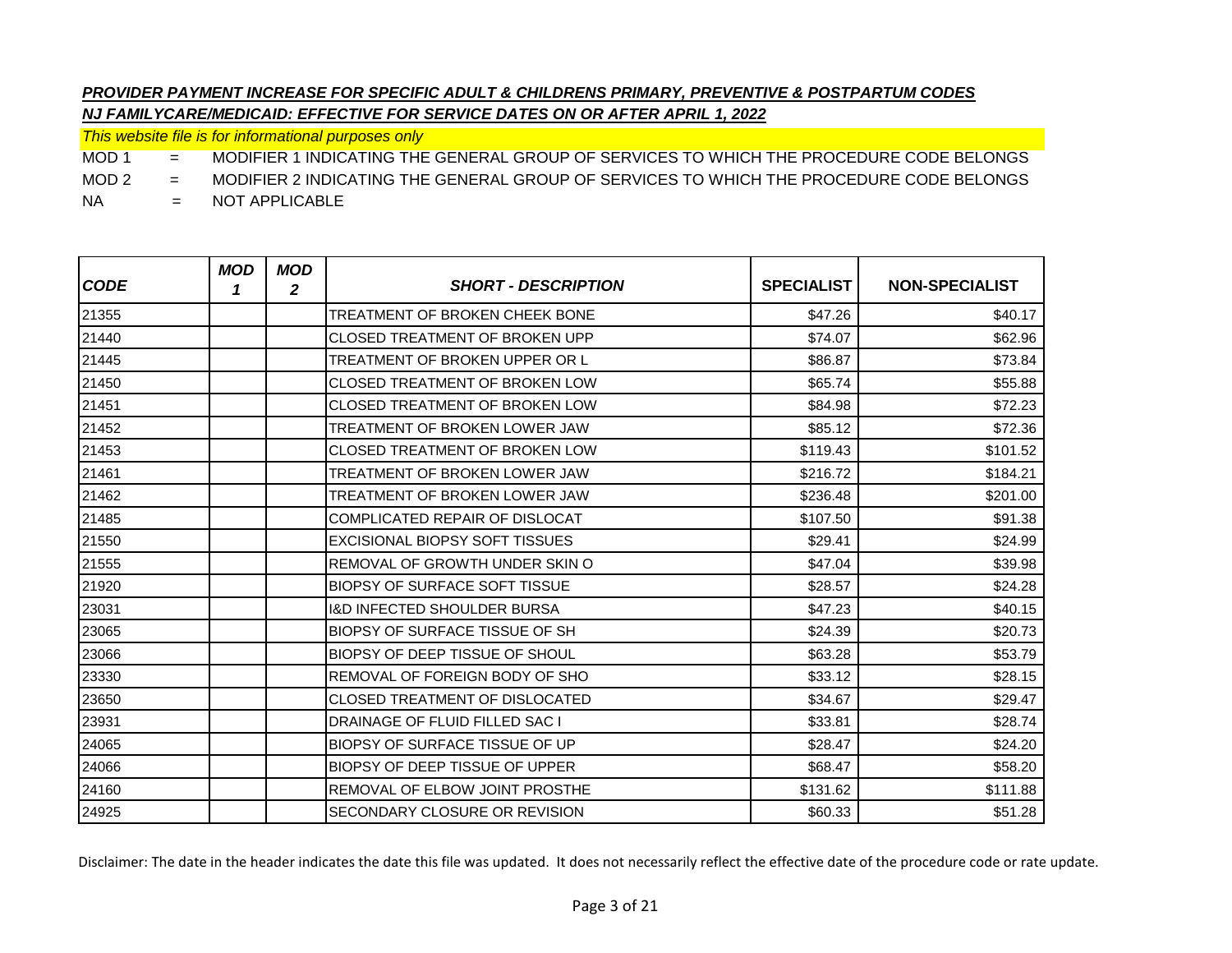*This website file is for informational purposes only*

MOD 1 = MODIFIER 1 INDICATING THE GENERAL GROUP OF SERVICES TO WHICH THE PROCEDURE CODE BELONGS

MOD 2 = MODIFIER 2 INDICATING THE GENERAL GROUP OF SERVICES TO WHICH THE PROCEDURE CODE BELONGS

NA = NOT APPLICABLE

| <b>CODE</b> | <b>MOD</b><br>1 | <b>MOD</b><br>$\boldsymbol{2}$ | <b>SHORT - DESCRIPTION</b>              | <b>SPECIALIST</b> | <b>NON-SPECIALIST</b> |
|-------------|-----------------|--------------------------------|-----------------------------------------|-------------------|-----------------------|
| 25031       |                 |                                | <b>DRAINAGE OF FLUID FILLED SAC I</b>   | \$39.21           | \$33.33               |
| 25065       |                 |                                | <b>BIOPSY OF SURFACE TISSUE OF FO</b>   | \$28.23           | \$23.99               |
| 25263       |                 |                                | SECONDARY REPAIR OF TENDON OR           | \$67.21           | \$57.13               |
| 25265       |                 |                                | REPAIR OF FOREARM AND/OR WRIST          | \$79.51           | \$67.58               |
| 26010       |                 |                                | SIMPLE DRAINAGE OF ABSCESS OF           | \$37.04           | \$31.48               |
| 26020       |                 |                                | <b>DRAIN HAND TENDON SHEATH</b>         | \$59.03           | \$50.18               |
| 26060       |                 |                                | <b>INCISION OF FINGER TENDON</b>        | \$27.52           | \$23.39               |
| 26115       |                 |                                | <b>EXCISION BENIGN TUMOR, HAND, SUB</b> | \$60.39           | \$51.33               |
| 26160       |                 |                                | <b>REMOVE TENDON SHEATH LESION</b>      | \$67.14           | \$57.07               |
| 26587       |                 |                                | <b>RECONSTRUCT SUPERNUMERARY DIGI</b>   | \$109.71          | \$93.26               |
| 26600       |                 |                                | <b>CLOSED TREATMENT OF BROKEN HAN</b>   | \$32.51           | \$27.64               |
| 26641       |                 |                                | <b>CLOSED TREATMENT OF DISLOCATED</b>   | \$45.14           | \$38.37               |
| 26670       |                 |                                | <b>CLOSED TREATMENT OF DISLOCATED</b>   | \$37.38           | \$31.77               |
| 26700       |                 |                                | CLOSED TREATMENT OF DISLOCATED          | \$35.87           | \$30.49               |
| 26770       |                 |                                | TRMT OF CLOS INTERPHAL JOINT D          | \$30.47           | \$25.90               |
| 26951       |                 |                                | AMPUTATION OF FINGER OR THUMB           | \$75.45           | \$64.13               |
| 26952       |                 |                                | AMPUTATION OF FINGER OR THUMB           | \$73.73           | \$62.67               |
| 26991       |                 |                                | DRAINAGE OF INFECTED FLUID-FIL          | \$77.47           | \$65.85               |
| 27040       |                 |                                | <b>BIOPSY OF SURFACE TISSUE OF PE</b>   | \$37.84           | \$32.16               |
| 27041       |                 |                                | <b>BIOPSY OF DEEP TISSUE OF PELVI</b>   | \$73.85           | \$62.77               |
| 27086       |                 |                                | REMOVAL OF FOREIGN BODY IN TIS          | \$34.66           | \$29.46               |
| 27087       |                 |                                | REMOVE FOREIGN BODY, PELVIS/HIP         | \$64.43           | \$54.77               |
| 27093       |                 |                                | <b>INJECTION OF CONTRAST FOR IMAG</b>   | \$26.10           | \$22.18               |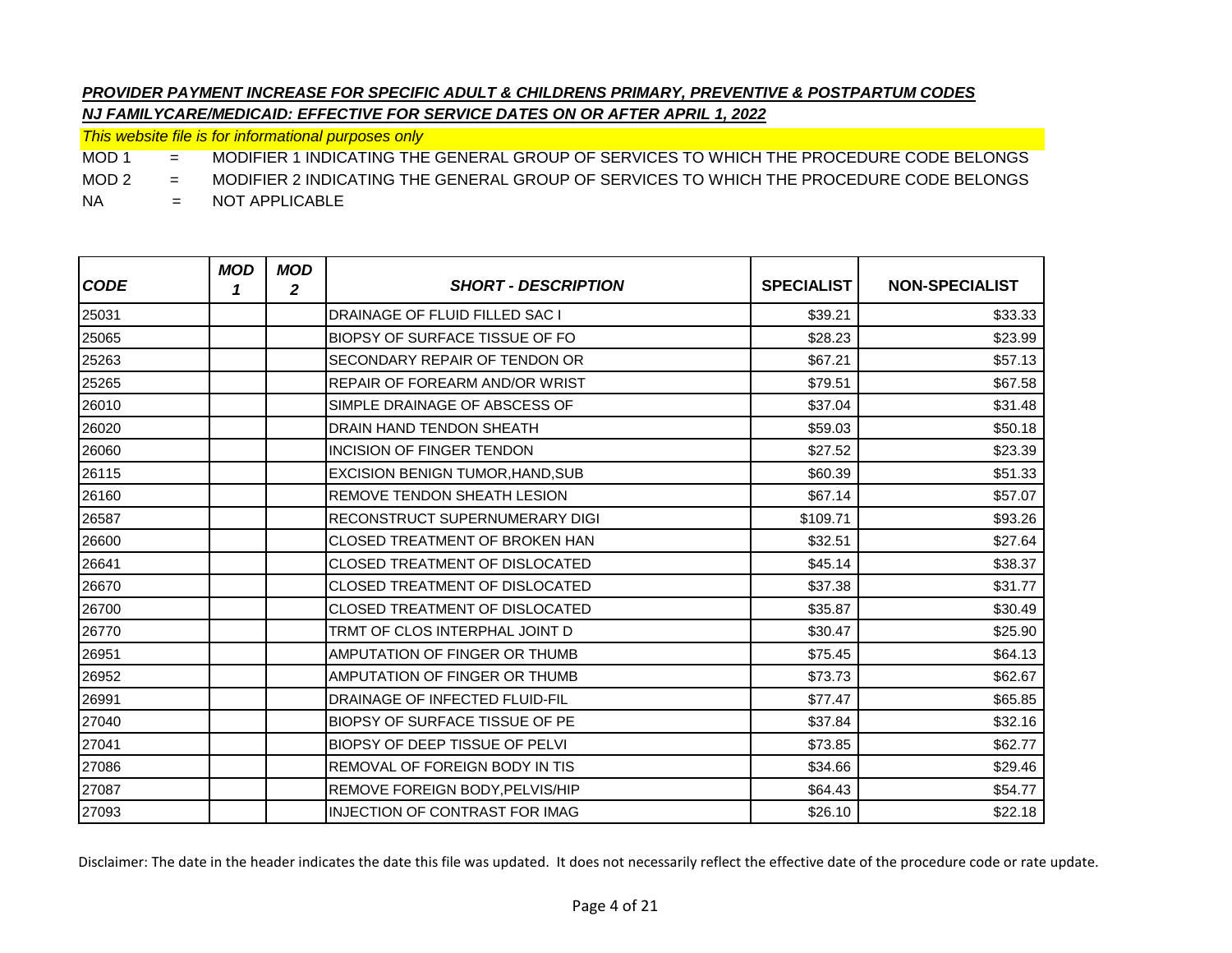*This website file is for informational purposes only*

MOD 1 = MODIFIER 1 INDICATING THE GENERAL GROUP OF SERVICES TO WHICH THE PROCEDURE CODE BELONGS

MOD 2 = MODIFIER 2 INDICATING THE GENERAL GROUP OF SERVICES TO WHICH THE PROCEDURE CODE BELONGS

NA = NOT APPLICABLE

| <b>CODE</b> | <b>MOD</b><br>1 | <b>MOD</b><br>$\mathbf{2}$ | <b>SHORT - DESCRIPTION</b>            | <b>SPECIALIST</b> | <b>NON-SPECIALIST</b> |
|-------------|-----------------|----------------------------|---------------------------------------|-------------------|-----------------------|
| 27095       |                 |                            | INJECTION OF CONTRAST FOR IMAG        | \$35.40           | \$30.09               |
| 27220       |                 |                            | <b>CLOSED TREATMENT OF BROKEN HIP</b> | \$44.26           | \$37.62               |
| 27323       |                 |                            | <b>BIOPSY OF SURFACE TISSUE OF TH</b> | \$30.01           | \$25.51               |
| 27324       |                 |                            | BIOPSY OF DEEP TISSUE OF THIGH        | \$43.15           | \$36.68               |
| 27327       |                 |                            | REMOVAL OF GROWTH UNDER SKIN O        | \$54.69           | \$46.48               |
| 27328       |                 |                            | REMOVAL OF GROWTH OF MUSCLE OF        | \$65.37           | \$55.56               |
| 27372       |                 |                            | REMOVAL OF FOREIGN BODY DEEP I        | \$65.17           | \$55.39               |
| 27594       |                 |                            | SECONDARY CLOSURE OR REVISION         | \$53.13           | \$45.16               |
| 27604       |                 |                            | <b>DRAIN LOWER LEG BURSA</b>          | \$50.81           | \$43.19               |
| 27605       |                 |                            | INCISION OF ACHILLES TENDON US        | \$37.14           | \$31.57               |
| 27613       |                 |                            | <b>BIOPSY OF SURFACE TISSUE OF LE</b> | \$27.58           | \$23.45               |
| 27614       |                 |                            | BIOPSY OF DEEP TISSUE OF LEG O        | \$63.32           | \$53.82               |
| 27618       |                 |                            | REMOVAL OF GROWTH UNDER SKIN O        | \$52.96           | \$45.01               |
| 27884       |                 |                            | SECONDARY CLOSURE OR REVISION         | \$59.68           | \$50.73               |
| 28001       |                 |                            | <b>DRAINAGE OF FLUID FILLED SAC I</b> | \$29.60           | \$25.16               |
| 28002       |                 |                            | DRAINAGE OF FLUID FILLED SAC B        | \$46.59           | \$39.60               |
| 28010       |                 |                            | <b>REPAIR OF TOE TENDON</b>           | \$24.54           | \$20.86               |
| 28024       |                 |                            | INCISION OF TOE JOINT FOR EXPL        | \$49.55           | \$42.11               |
| 28043       |                 |                            | <b>EXCISION OF FOOT LESION</b>        | \$42.13           | \$35.81               |
| 28190       |                 |                            | <b>REMOVAL OF FOREIGN BODY OF FOO</b> | \$27.33           | \$23.23               |
| 28192       |                 |                            | <b>REMOVAL OF FOREIGN BODY OF FOO</b> | \$50.28           | \$42.73               |
| 28193       |                 |                            | COMPLICATED REMOVAL OF FOREIGN        | \$56.66           | \$48.16               |
| 28230       |                 |                            | INCISION TO LENGTHEN FOOT TEND        | \$47.10           | \$40.04               |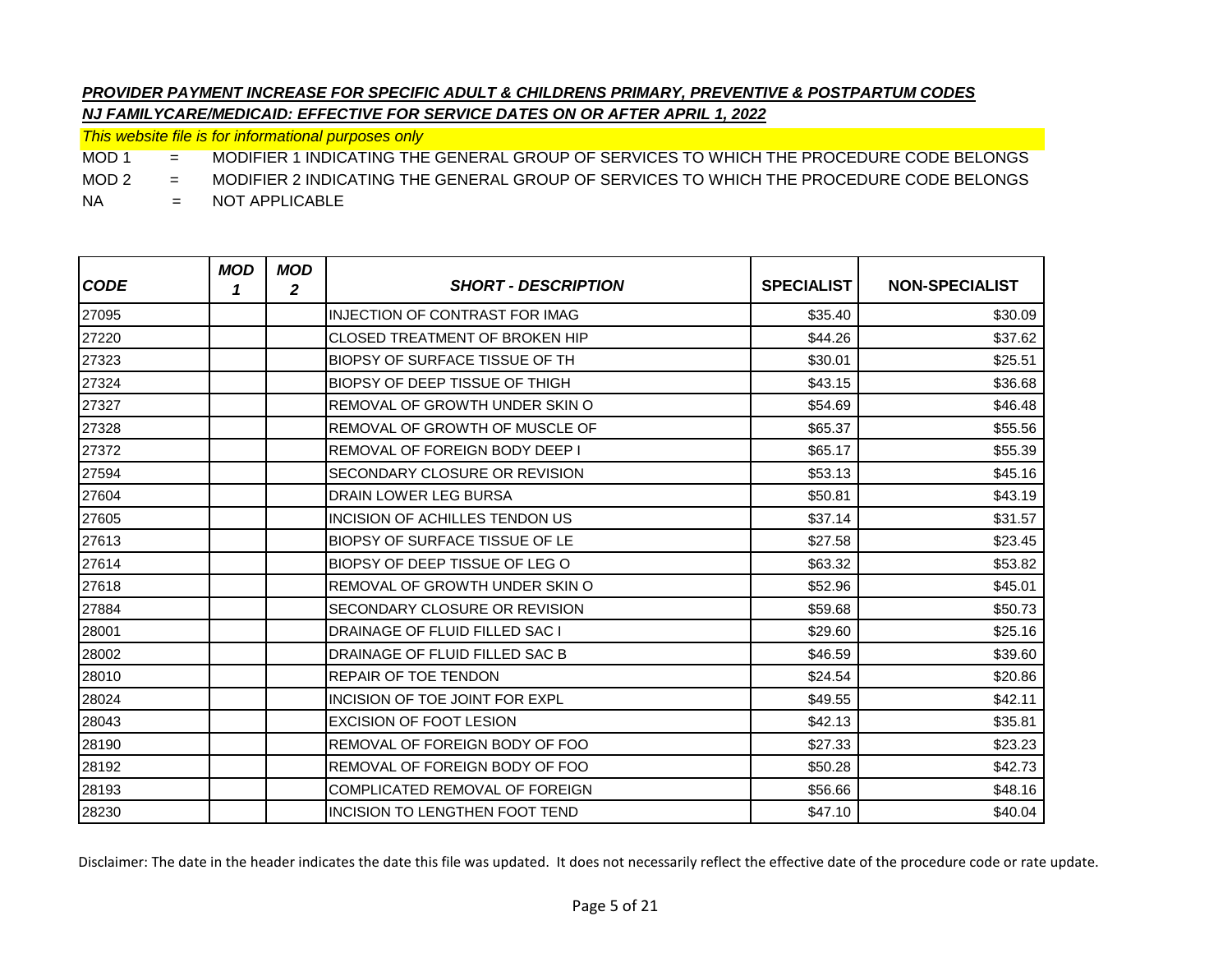*This website file is for informational purposes only*

MOD 1 = MODIFIER 1 INDICATING THE GENERAL GROUP OF SERVICES TO WHICH THE PROCEDURE CODE BELONGS

MOD 2 = MODIFIER 2 INDICATING THE GENERAL GROUP OF SERVICES TO WHICH THE PROCEDURE CODE BELONGS

NA = NOT APPLICABLE

| <b>CODE</b> | <b>MOD</b><br>1 | <b>MOD</b><br>2 | <b>SHORT - DESCRIPTION</b>            | <b>SPECIALIST</b> | <b>NON-SPECIALIST</b> |
|-------------|-----------------|-----------------|---------------------------------------|-------------------|-----------------------|
| 28272       |                 |                 | CAPSULOTOMYINTERPHAL., EACH           | \$41.88           | \$35.60               |
| 28312       |                 |                 | INCISION OR PARTIAL REMOVAL OF        | \$55.39           | \$47.08               |
| 28344       |                 |                 | <b>REMOVAL OF EXTRA TOES WITH REC</b> | \$45.56           | \$38.72               |
| 28470       |                 |                 | CLOSED TREATMENT OF BROKEN BON        | \$23.53           | \$20.00               |
| 28675       |                 |                 | TREATMENT OF DISLOCATED TOE JO        | \$61.79           | \$52.52               |
| 28820       |                 |                 | AMPUTATION OF TOE AT JOINT BET        | \$32.98           | \$28.03               |
| 28825       |                 |                 | AMPUTATION OF TOE AT TOE JOINT        | \$32.31           | \$27.46               |
| 29740       |                 |                 | INSERTION OF WEDGE IN CAST            | \$10.37           | \$8.82                |
| 29750       |                 |                 | INSERTION OF WEDGE IN CLUBFOOT        | \$11.25           | \$9.57                |
| 30000       |                 |                 | DRAINAGE OF ABSCESS OR BLOOD A        | \$29.21           | \$24.82               |
| 30100       |                 |                 | <b>INTRANASAL BIOPSY</b>              | \$15.75           | \$13.38               |
| 30140       |                 |                 | REMOVAL OF NASAL AIR PASSAGE U        | \$31.65           | \$26.90               |
| 30220       |                 |                 | INSERTION, NASAL SEPTAL PROSTHE       | \$34.34           | \$29.19               |
| 30300       |                 |                 | REMOVE NASAL FOREIGN BODY             | \$22.45           | \$19.09               |
| 30320       |                 |                 | REMOVAL OF FOREIGN BODY IN NOS        | \$52.21           | \$44.38               |
| 30430       |                 |                 | REVISION TO RESHAPE NOSE OR SM        | \$118.26          | \$100.52              |
| 30435       |                 |                 | <b>REVISION WORK WITH OSTEOTOMIES</b> | \$146.11          | \$124.19              |
| 30540       |                 |                 | REPAIR OF NASAL PASSAGE THROUG        | \$78.72           | \$66.91               |
| 30560       |                 |                 | <b>RELEASE OF NASAL ADHESIONS</b>     | \$35.06           | \$29.80               |
| 30801       |                 |                 | CAUTERIZATION/ABLATION, MUCOSA        | \$24.71           | \$21.00               |
| 30802       |                 |                 | DESTRUCTION OF SURFACE SOFT TI        | \$30.81           | \$26.19               |
| 30906       |                 |                 | SUBSEQUENT CONTROL OF NOSEBLEE        | \$40.32           | \$34.27               |
| 31000       |                 |                 | <b>IRRIGATION OF NASAL SINUS</b>      | \$20.07           | \$17.06               |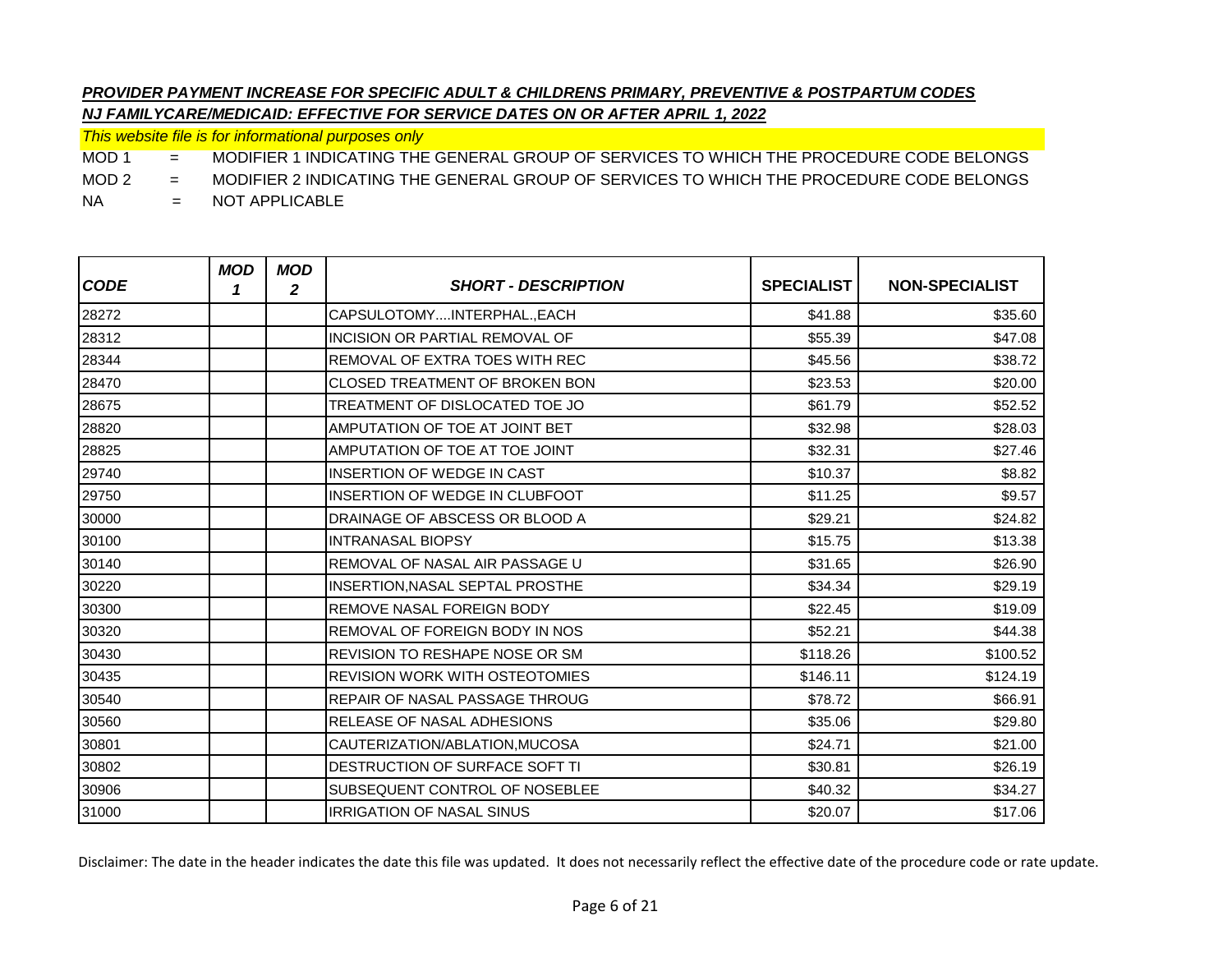*This website file is for informational purposes only*

MOD 1 = MODIFIER 1 INDICATING THE GENERAL GROUP OF SERVICES TO WHICH THE PROCEDURE CODE BELONGS

MOD 2 = MODIFIER 2 INDICATING THE GENERAL GROUP OF SERVICES TO WHICH THE PROCEDURE CODE BELONGS

NA = NOT APPLICABLE

| <b>CODE</b> | <b>MOD</b><br>1 | <b>MOD</b><br>2 | <b>SHORT - DESCRIPTION</b>            | <b>SPECIALIST</b> | <b>NON-SPECIALIST</b> |
|-------------|-----------------|-----------------|---------------------------------------|-------------------|-----------------------|
| 31231       |                 |                 | DIAGNOSTIC EXAM OF NASAL PASSA        | \$21.43           | \$18.21               |
| 31611       |                 |                 | <b>CREATION OF OPENING OF WINDPIP</b> | \$57.31           | \$48.71               |
| 31717       |                 |                 | <b>INSERTION OF TUBE INTO AIRWAY</b>  | \$31.74           | \$26.98               |
| 31730       |                 |                 | INSERTION OF NEEDLE WIRE DILAT        | \$133.86          | \$113.78              |
| 32405       |                 |                 | NEEDLE BIOPSY OF LUNG OR CHEST        | \$50.88           | \$43.25               |
| 36470       |                 |                 | <b>INJECTION OF CHEMICAL AGENT IN</b> | \$12.40           | \$10.54               |
| 36471       |                 |                 | <b>INJECTION OF CHEMICAL AGENT IN</b> | \$21.71           | \$18.45               |
| 36514       |                 |                 | MECHANICAL SEPARATION OF PLASM        | \$71.03           | \$60.38               |
| 37236       | 26              |                 | <b>INSERTION OF INTRAVASCULAR STE</b> | \$44.61           | \$37.92               |
| 37237       | 26              |                 | <b>INSERTION OF INTRAVASCULAR STE</b> | \$21.18           | \$18.00               |
| 37238       | 26              |                 | <b>INSERTION OF INTRAVASCULAR STE</b> | \$30.99           | \$26.34               |
| 37241       | 26              |                 | OCCLUSION OF VENOUS MALFORMATI        | \$43.67           | \$37.12               |
| 37242       | 26              |                 | OCCLUSION OF ARTERY (OTHER THA        | \$47.93           | \$40.74               |
| 37243       | 26              |                 | OCCLUSION OF TUMORS OR OBSTRUC        | \$56.37           | \$47.91               |
| 37244       | 26              |                 | OCCLUSION OF ARTERIAL OR VENOU        | \$66.93           | \$56.89               |
| 37785       |                 |                 | TYING, INCISION, AND/OR REMOVA        | \$38.34           | \$32.59               |
| 38500       |                 |                 | BIOPSY OR REMOVAL OF LYMPH NOD        | \$36.19           | \$30.76               |
| 39503       |                 |                 | <b>REPAIR OF CONGENITAL DEFECT OF</b> | \$591.19          | \$502.51              |
| 40490       |                 |                 | <b>BIOPSY OF LIP</b>                  | \$13.46           | \$11.44               |
| 40800       |                 |                 | SIMPLE DRAINAGE OF ABSCESS, CY        | \$23.06           | \$19.60               |
| 40804       |                 |                 | SIMPLE REMOVAL OF EMBEDDED FOR        | \$21.36           | \$18.16               |
| 40805       |                 |                 | COMPLICATED REMOVAL OF EMBEDDE        | \$31.34           | \$26.64               |
| 40808       |                 |                 | <b>BIOPSY OF MOUTH LESION</b>         | \$18.43           | \$15.67               |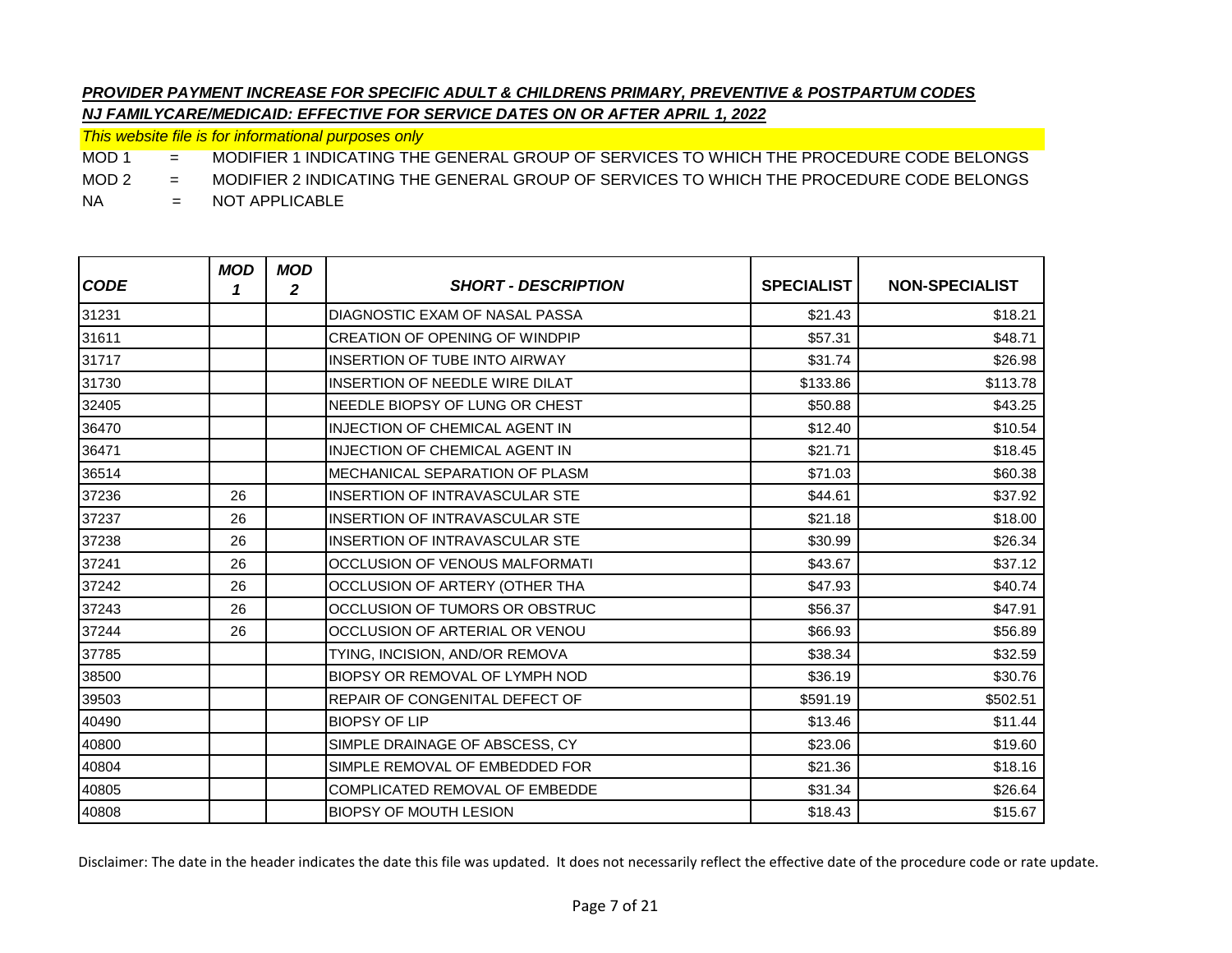*This website file is for informational purposes only*

MOD 1 = MODIFIER 1 INDICATING THE GENERAL GROUP OF SERVICES TO WHICH THE PROCEDURE CODE BELONGS

MOD 2 = MODIFIER 2 INDICATING THE GENERAL GROUP OF SERVICES TO WHICH THE PROCEDURE CODE BELONGS

NA = NOT APPLICABLE

| <b>CODE</b> | <b>MOD</b><br>1 | <b>MOD</b><br>2 | <b>SHORT - DESCRIPTION</b>            | <b>SPECIALIST</b> | <b>NON-SPECIALIST</b> |
|-------------|-----------------|-----------------|---------------------------------------|-------------------|-----------------------|
| 40819       |                 |                 | <b>EXCISE LIP OR CHEEK FOLD</b>       | \$29.76           | \$25.29               |
| 40830       |                 |                 | REPAIR OF LACERATED MOUTH, 2.5        | \$30.96           | \$26.31               |
| 41009       |                 |                 | DRAINAGE OF ABSCESS, CYST, OR         | \$45.78           | \$38.91               |
| 41100       |                 |                 | BIOPSY OF FRONT 2/3 OF TONGUE         | \$20.29           | \$17.24               |
| 41110       |                 |                 | <b>REMOVAL OF GROWTH OF TONGUE WI</b> | \$25.17           | \$21.39               |
| 41800       |                 |                 | DRAINAGE OF ABSCESS, CYST, OR         | \$33.67           | \$28.62               |
| 41823       |                 |                 | <b>EXCISION OF GUM LESION</b>         | \$57.27           | \$48.68               |
| 42140       |                 |                 | REMOVAL OF SOFT TISSUE OF ROOF        | \$33.39           | \$28.38               |
| 42405       |                 |                 | <b>BIOPSY OF SALIVA GLAND</b>         | \$32.28           | \$27.44               |
| 42845       |                 |                 | EXTENSIVE REMOVAL OF TONSILS,         | \$233.67          | \$198.62              |
| 42870       |                 |                 | <b>EXCISION OF LINGUAL TONSIL</b>     | \$64.17           | \$54.55               |
| 42970       |                 |                 | SIMPLE CONTROL OF BLEEDING OF         | \$42.98           | \$36.53               |
| 43220       |                 |                 | <b>BALLOON DILATION OF ESOPHAGUS</b>  | \$113.45          | \$96.44               |
| 43453       |                 |                 | DILATION OF ESOPHAGUS WITH A G        | \$100.29          | \$85.25               |
| 43761       |                 |                 | <b>REPOSITIONING OF ORAL OR NASAL</b> | \$12.86           | \$10.93               |
| 44312       |                 |                 | SIMPLE REVISION OF SUPERFICIAL        | \$62.03           | \$52.72               |
| 44340       |                 |                 | SIMPLE REVISION OF SUPERFICIAL        | \$65.15           | \$55.38               |
| 45303       |                 |                 | DILATION OF RECTUM AND/OR LOWE        | \$113.12          | \$96.15               |
| 45317       |                 |                 | CONTROL OF BLEEDING OF LOWER L        | \$23.96           | \$20.37               |
| 45900       |                 |                 | <b>MANUAL REPLACEMENT OF PROLAPSE</b> | \$22.35           | \$19.00               |
| 46083       |                 |                 | <b>INCISION OF EXTERNAL HEMORRHOI</b> | \$22.87           | \$19.44               |
| 46220       |                 |                 | <b>REMOVAL OF SINGLE EXTERNAL NON</b> | \$27.19           | \$23.11               |
| 46500       |                 |                 | <b>INJECTION OF HEMORRHOID</b>        | \$35.25           | \$29.96               |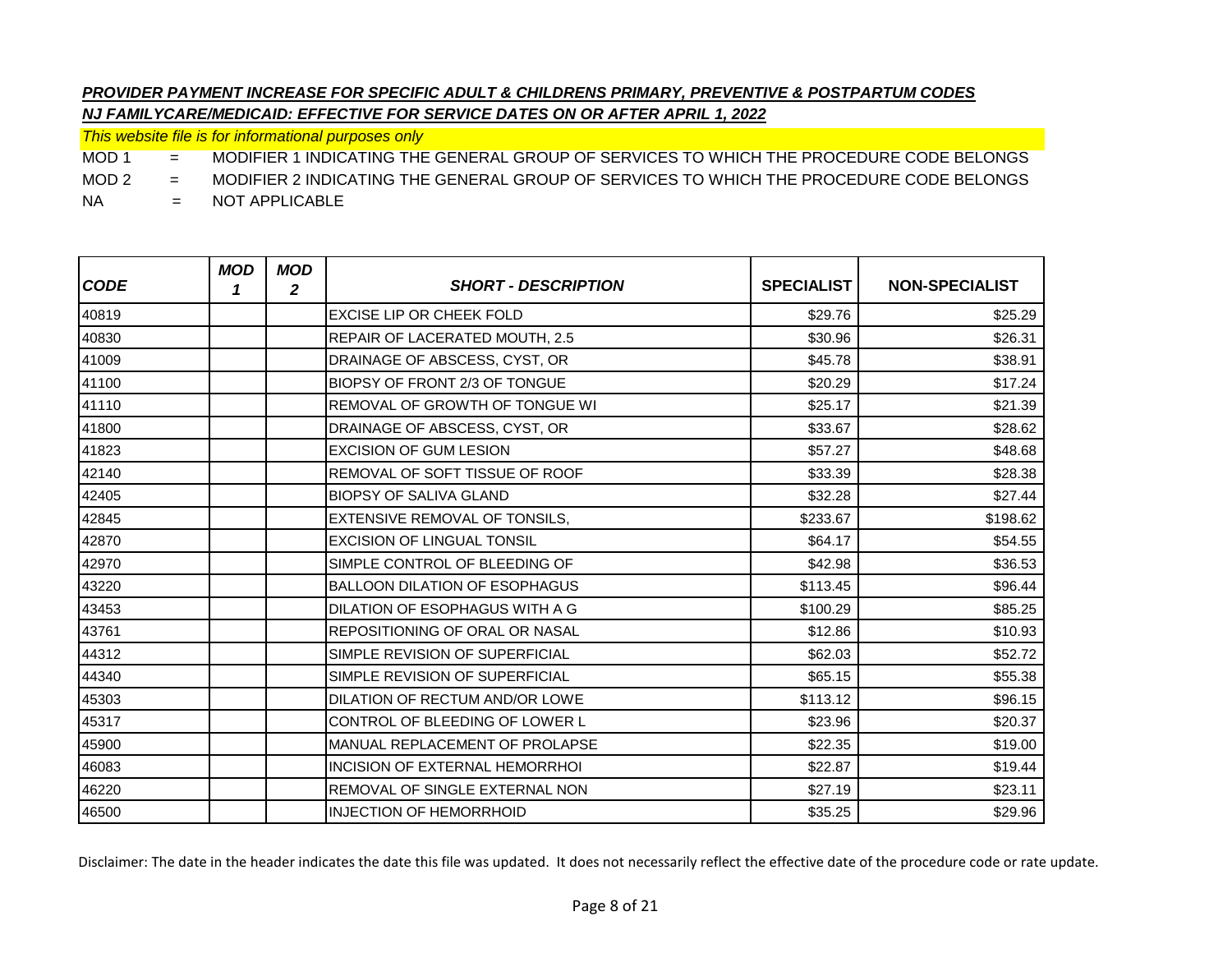*This website file is for informational purposes only*

MOD 1 = MODIFIER 1 INDICATING THE GENERAL GROUP OF SERVICES TO WHICH THE PROCEDURE CODE BELONGS

MOD 2 = MODIFIER 2 INDICATING THE GENERAL GROUP OF SERVICES TO WHICH THE PROCEDURE CODE BELONGS

NA = NOT APPLICABLE

| <b>CODE</b> | <b>MOD</b><br>1 | <b>MOD</b><br>2 | <b>SHORT - DESCRIPTION</b>            | <b>SPECIALIST</b> | <b>NON-SPECIALIST</b> |
|-------------|-----------------|-----------------|---------------------------------------|-------------------|-----------------------|
| 46604       |                 |                 | ANOSCOPY WITH DIRECT DILATION         | \$79.54           | \$67.61               |
| 46606       |                 |                 | ANOSCOPY WITH BIOPSY                  | \$31.84           | \$27.06               |
| 46917       |                 |                 | LASER DESTRUCTION OF GROWTH OF        | \$48.63           | \$41.34               |
| 46945       |                 |                 | TYING OF SINGLE INTERNAL HEMOR        | \$36.45           | \$30.98               |
| 47000       |                 |                 | NEEDLE BIOPSY OF LIVER THROUGH        | \$34.55           | \$29.37               |
| 47382       |                 |                 | <b>DESTRUCTION OF GROWTH OF LIVER</b> | \$465.34          | \$395.54              |
| 48510       |                 |                 | INSERTION OF DRAIN FROM CYST O        | \$114.99          | \$97.74               |
| 49605       |                 |                 | REPAIR OF LARGE DEFECT OF ABDO        | \$507.06          | \$431.00              |
| 50200       |                 |                 | NEEDLE BIOPSY OF KIDNEY               | \$60.70           | \$51.60               |
| 50972       |                 |                 | <b>INSERTION OF TUBE INTO URETER</b>  | \$36.30           | \$30.86               |
| 52214       |                 |                 | <b>DESTRUCTION OF TISSUE OF BLADD</b> | \$85.46           | \$72.64               |
| 52224       |                 |                 | <b>DESTRUCTION OF GROWTH OF BLADD</b> | \$88.80           | \$75.48               |
| 54001       |                 |                 | <b>INCISION OF FORESKIN</b>           | \$21.05           | \$17.89               |
| 54015       |                 |                 | <b>DRAIN PENIS LESION</b>             | \$31.47           | \$26.75               |
| 54100       |                 |                 | <b>BIOPSY OF PENIS</b>                | \$21.92           | \$18.64               |
| 54150       |                 |                 | <b>REMOVAL OF FORESKIN USING CLAM</b> | \$16.18           | \$13.75               |
| 55120       |                 |                 | <b>REMOVAL OF FOREIGN BODY IN SCR</b> | \$36.78           | \$31.26               |
| 55873       |                 |                 | <b>DESTRUCTION OF PROSTATE USING</b>  | \$700.47          | \$595.40              |
| 57170       |                 |                 | FITTING OF DIAPHRAGM                  | \$40.34           | \$34.29               |
| 58353       |                 |                 | <b>ENDOMET ABLATION THERM WO NUST</b> | \$112.97          | \$96.03               |
| 58555       |                 |                 | DIAGNOSTIC EXAM OF UTERUS USIN        | \$39.11           | \$33.24               |
| 58558       |                 |                 | <b>BIOPSY OF LINING OF UTERUS AND</b> | \$160.31          | \$136.27              |
| 58562       |                 |                 | SURG HYSTEROSCOPY W/REMOV FORI        | \$46.31           | \$39.36               |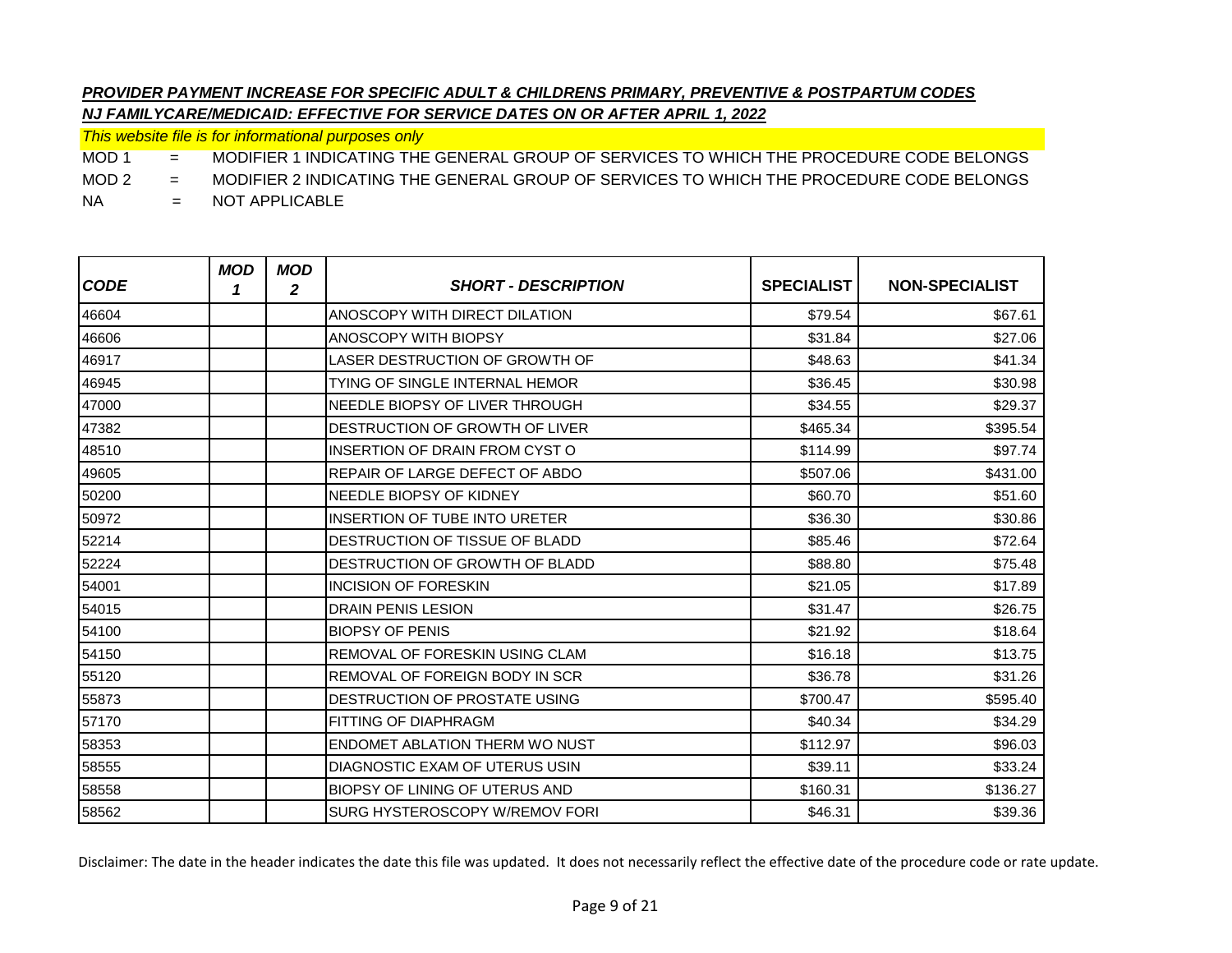*This website file is for informational purposes only*

MOD 1 = MODIFIER 1 INDICATING THE GENERAL GROUP OF SERVICES TO WHICH THE PROCEDURE CODE BELONGS

MOD 2 = MODIFIER 2 INDICATING THE GENERAL GROUP OF SERVICES TO WHICH THE PROCEDURE CODE BELONGS

NA = NOT APPLICABLE

| <b>CODE</b> | <b>MOD</b><br>1 | <b>MOD</b><br>2 | <b>SHORT - DESCRIPTION</b>            | <b>SPECIALIST</b> | <b>NON-SPECIALIST</b> |
|-------------|-----------------|-----------------|---------------------------------------|-------------------|-----------------------|
| 59400       |                 |                 | <b>VAGINAL DELIVERY WITH CARE BEF</b> | \$1,237.66        | \$1,052.01            |
| 59400       | <b>SB</b>       |                 | <b>OBSTETRICAL CARE</b>               | <b>NA</b>         | \$898.16              |
| 59410       |                 |                 | <b>VAGINAL DELIVERY WITH POST DEL</b> | \$544.01          | \$462.40              |
| 59410       | <b>SB</b>       |                 | VAGINAL DELIVERY PLUS POST PAR        | <b>NA</b>         | \$429.21              |
| 59425       |                 |                 | PREDELIVERY CARE, 4 TO 6 VISIT        | \$290.60          | \$247.01              |
| 59426       |                 |                 | PREDELIVERY CARE, 7 OR MORE VI        | \$531.79          | \$452.02              |
| 59430       |                 |                 | <b>POST DELIVERY CARE</b>             | \$136.11          | \$115.69              |
| 59430       | <b>SA</b>       |                 | <b>CARE AFTER DELIVERY</b>            | \$109.91          | \$93.42               |
| 59430       | <b>SB</b>       |                 | <b>CARE AFTER DELIVERY</b>            | <b>NA</b>         | \$88.34               |
| 59510       |                 |                 | <b>CESAREAN DELIVERY WITH CARE BE</b> | \$1,364.35        | \$1,159.69            |
| 59515       |                 |                 | CESAREAN DELIVERY WITH CARE AF        | \$669.87          | \$569.39              |
| 59610       |                 |                 | VAGINAL DELIVERY AND CARE BEFO        | \$1,290.96        | \$1,097.32            |
| 59610       | <b>SB</b>       |                 | ROUTINE OB CARE/VAG DEL POST/P        | <b>NA</b>         | \$942.93              |
| 59614       |                 |                 | VAGINAL DELIVERY AND CARE AFTE        | \$586.85          | \$498.82              |
| 59614       | <b>SB</b>       |                 | VAG DEL POST PREV C/S W/PP CAR        | <b>NA</b>         | \$476.23              |
| 59618       |                 |                 | <b>CESAREAN DELIVERY AND CARE BEF</b> | \$1,378.77        | \$1,171.95            |
| 59622       |                 |                 | CESAREAN DELIVERY WITH CARE AF        | \$694.20          | \$590.07              |
| 61151       |                 |                 | BURR HOLE WITH SUBSEQUENT ASPI        | \$103.35          | \$87.85               |
| 64600       |                 |                 | DESTRUCTION OF FIRST DIVISION         | \$50.68           | \$43.08               |
| 64605       |                 |                 | DESTRUCTION OF SECOND AND THIR        | \$69.79           | \$59.32               |
| 64774       |                 |                 | <b>REMOVE SKIN NERVE LESION</b>       | \$42.69           | \$36.28               |
| 64907       |                 |                 | TRANSFER OF NERVE TO INJURED N        | \$135.65          | \$115.30              |
| 65450       |                 |                 | DESTRUCTION OF GROWTH OF CORNE        | \$34.62           | \$29.42               |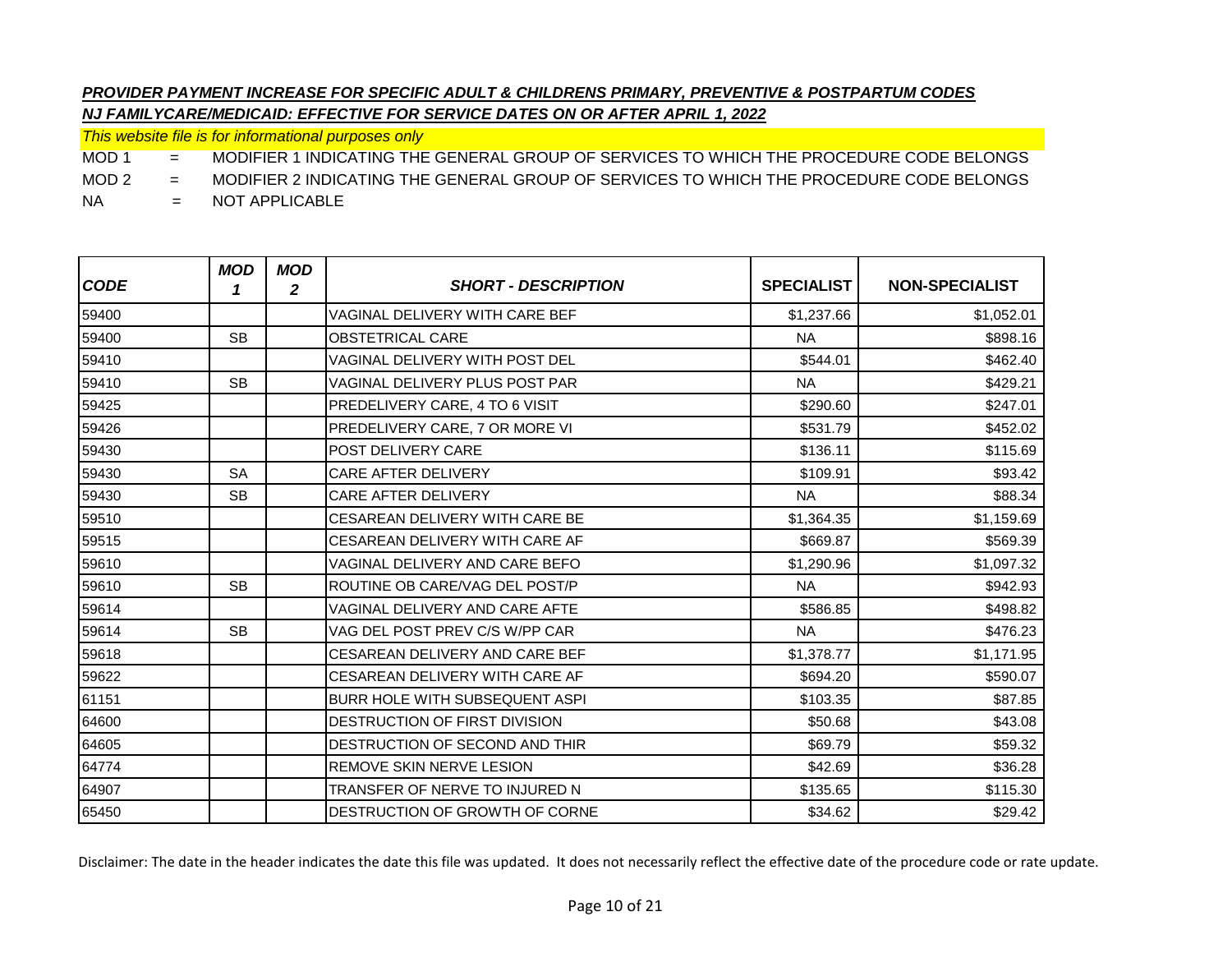*This website file is for informational purposes only*

MOD 1 = MODIFIER 1 INDICATING THE GENERAL GROUP OF SERVICES TO WHICH THE PROCEDURE CODE BELONGS

MOD 2 = MODIFIER 2 INDICATING THE GENERAL GROUP OF SERVICES TO WHICH THE PROCEDURE CODE BELONGS

NA = NOT APPLICABLE

| <b>CODE</b> | <b>MOD</b><br>1 | <b>MOD</b><br>2 | <b>SHORT - DESCRIPTION</b>            | <b>SPECIALIST</b> | <b>NON-SPECIALIST</b> |
|-------------|-----------------|-----------------|---------------------------------------|-------------------|-----------------------|
| 67700       |                 |                 | INCISION AND DRAINAGE OF ABSCE        | \$32.21           | \$27.37               |
| 67715       |                 |                 | INCISION OF CORNER OF EYE AT E        | \$29.69           | \$25.24               |
| 67810       |                 |                 | INCISIONAL BIOPSY OF EYELID SK        | \$20.44           | \$17.38               |
| 67840       |                 |                 | <b>REMOVAL OF GROWTH OF EYELID</b>    | \$31.22           | \$26.54               |
| 67914       |                 |                 | SUTURE REPAIR OF TURNING-OUTWA        | \$53.60           | \$45.56               |
| 67915       |                 |                 | <b>REPAIR OF TURNING-OUTWARD DEFE</b> | \$34.91           | \$29.68               |
| 67921       |                 |                 | REPAIR ENTROPIAN: SUTURE              | \$52.70           | \$44.79               |
| 67922       |                 |                 | <b>REPAIR OF TURNING-INWARD EYELI</b> | \$33.74           | \$28.68               |
| 67930       |                 |                 | SUTURE OF RECENT WOUND OF EYEL        | \$40.29           | \$34.25               |
| 67935       |                 |                 | SUTURE RECENT WOUND EYELIDFU          | \$64.28           | \$54.63               |
| 67975       |                 |                 | RECONSTRUCTION OF EYELID BY TR        | \$70.65           | \$60.05               |
| 68115       |                 |                 | <b>REMOVAL OF GROWTH OF EYELID LI</b> | \$36.69           | \$31.18               |
| 68130       |                 |                 | <b>REMOVAL OF GROWTH OF EYELID LI</b> | \$59.85           | \$50.87               |
| 68135       |                 |                 | DESTRUCTION OF GROWTH OF EYELI        | \$16.59           | \$14.10               |
| 68510       |                 |                 | BIOPSY OF TEAR PRODUCING GLAND        | \$49.78           | \$42.31               |
| 68705       |                 |                 | <b>REVISE TEAR DUCT OPENING</b>       | \$28.34           | \$24.09               |
| 68801       |                 |                 | DILATION OF TEAR DRAINAGE OPEN        | \$10.20           | \$8.67                |
| 68810       |                 |                 | <b>INSERTION OF PROBE INTO NASAL</b>  | \$17.32           | \$14.72               |
| 68840       |                 |                 | <b>PROBING OF NASAL TEAR DUCT</b>     | \$14.13           | \$12.01               |
| 69020       |                 |                 | DRAINAGE OF ABSCESS OF EAR CAN        | \$25.82           | \$21.95               |
| 69145       |                 |                 | <b>REMOVAL OF GROWTH IN SOFT TISS</b> | \$45.21           | \$38.43               |
| 69200       |                 |                 | <b>REMOVAL OF FOREIGN BODY IN EAR</b> | \$8.71            | \$7.40                |
| 69610       |                 |                 | <b>REPAIR OF EAR DRUM</b>             | \$40.48           | \$34.41               |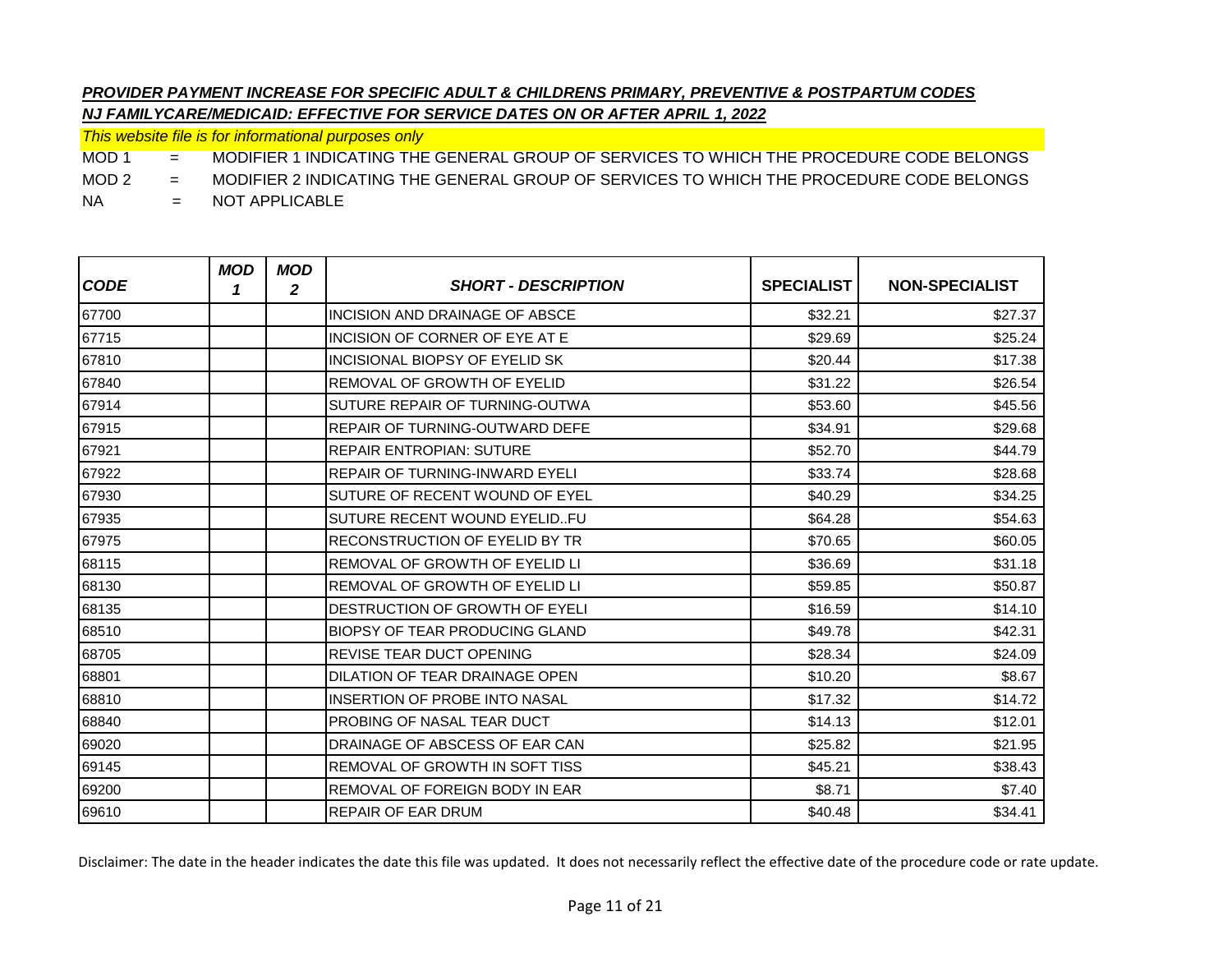*This website file is for informational purposes only*

MOD 1 = MODIFIER 1 INDICATING THE GENERAL GROUP OF SERVICES TO WHICH THE PROCEDURE CODE BELONGS

MOD 2 = MODIFIER 2 INDICATING THE GENERAL GROUP OF SERVICES TO WHICH THE PROCEDURE CODE BELONGS

NA = NOT APPLICABLE

| <b>CODE</b> | <b>MOD</b><br>1 | <b>MOD</b><br>$\mathbf{2}$ | <b>SHORT - DESCRIPTION</b>                | <b>SPECIALIST</b> | <b>NON-SPECIALIST</b> |
|-------------|-----------------|----------------------------|-------------------------------------------|-------------------|-----------------------|
| 77078       |                 |                            | CT SCAN FOR MEASURING CALCIUM             | <b>NA</b>         | \$50.01               |
| 77078       | <b>TC</b>       |                            | CT SCAN FOR MEASURING CALCIUM             | <b>NA</b>         | \$43.85               |
| 77078       | 26              |                            | CT SCAN FOR MEASURING CALCIUM             | <b>NA</b>         | \$6.16                |
| 77080       |                 |                            | DXA BONE DENSITY MEASUREMENT O            | <b>NA</b>         | \$20.59               |
| 77080       | TC.             |                            | DXA BONE DENSITY MEASUREMENT O            | <b>NA</b>         | \$15.67               |
| 77080       | 26              |                            | DXA BONE DENSITY MEASUREMENT O            | <b>NA</b>         | \$4.92                |
| 77081       |                 |                            | DXA BONE DENSITY MEASUREMENT O            | <b>NA</b>         | \$17.00               |
| 77081       | <b>TC</b>       |                            | DXA BONE DENSITY MEASUREMENT O            | <b>NA</b>         | \$11.89               |
| 77081       | 26              |                            | DXA BONE DENSITY MEASUREMENT O            | <b>NA</b>         | \$5.11                |
| 82705       |                 |                            | STOOL FAT OR LIPIDS ANALYSIS,             | \$0.51            | \$0.43                |
| 84578       |                 |                            | UROBILINOGEN (METABOLISM SUBST            | <b>NA</b>         | \$0.44                |
| 86000       |                 |                            | <b>AGGLUTININS: FEBRILE EACH ANTI</b>     | \$0.70            | \$0.59                |
| 87190       |                 |                            | ANTIMICROBIAL STUDY, MYCOBACTE            | \$0.73            | \$0.62                |
| 88106       | <b>TC</b>       |                            | <b>CYTOPATHOLOGY</b>                      | \$5.14            | \$4.37                |
| 88108       | <b>TC</b>       |                            | CYTOPATHOLOGY, FLUIDS, WASHING            | \$4.46            | \$3.79                |
| 88160       |                 |                            | SCREENING EXAMINATION OF SPECI            | \$7.61            | \$6.47                |
| 88160       | <b>TC</b>       |                            | <b>CYTOPATHOLOGY</b>                      | \$4.99            | \$4.24                |
| 88173       | <b>TC</b>       |                            | FINE NEEDLE ASPIRATE: INTERP/             | \$9.25            | \$7.87                |
| 88307       | <b>TC</b>       |                            | SURGICAL PATHOLOGY, COMPLETE              | \$22.41           | \$19.04               |
| 88309       | <b>TC</b>       |                            | SURGICAL PATHOLOGY, COMPLETE              | \$31.94           | \$27.15               |
| 88312       | <b>TC</b>       |                            | <b>SPECIAL STAINS</b>                     | \$9.34            | \$7.94                |
| 88313       | <b>TC</b>       |                            | SPECIAL STAINS                            | \$7.52            | \$6.39                |
| 88314       | <b>TC</b>       |                            | <b>GROSS &amp; MICROSCOPIC EXAM 3 SPE</b> | \$8.66            | \$7.36                |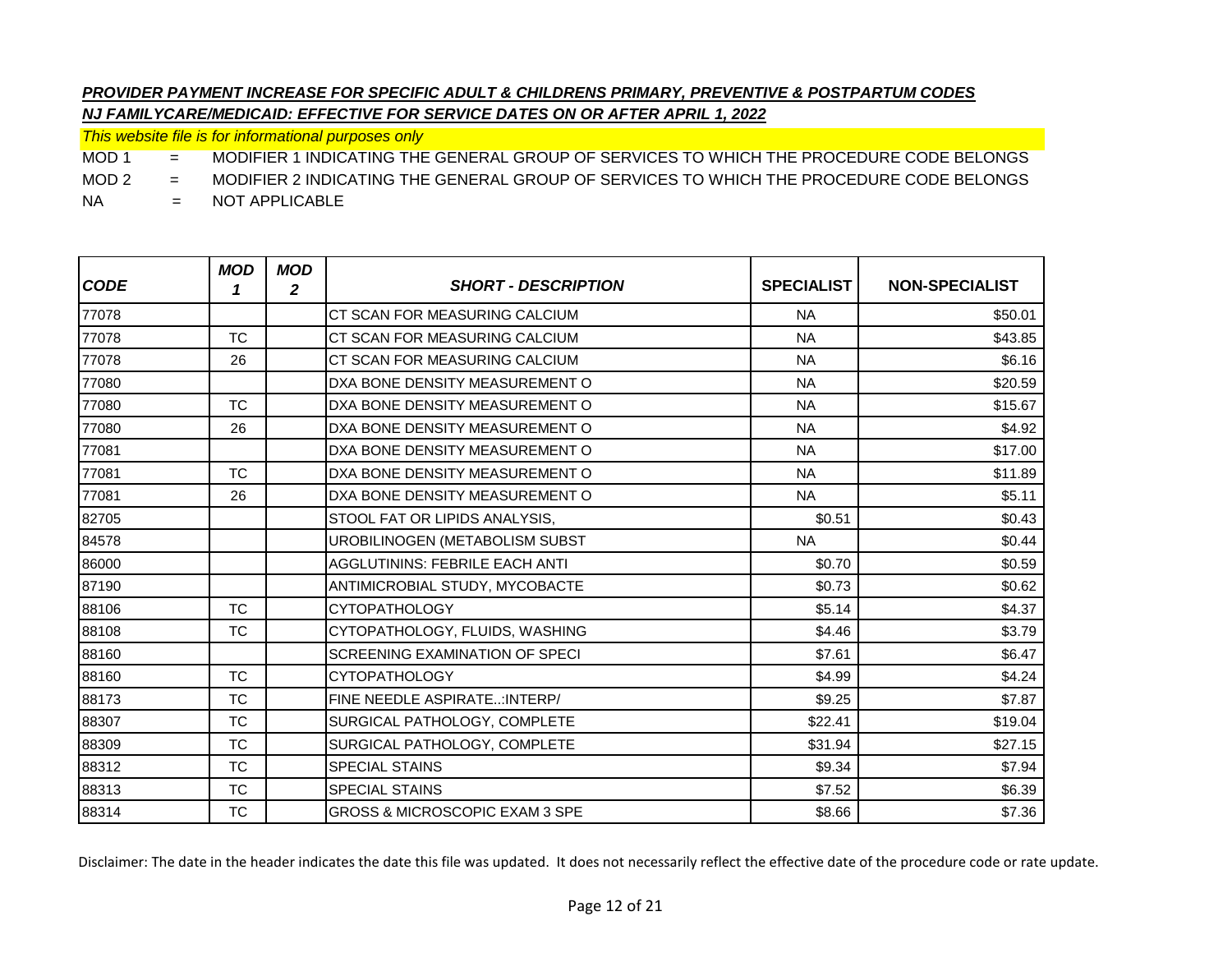*This website file is for informational purposes only*

MOD 1 = MODIFIER 1 INDICATING THE GENERAL GROUP OF SERVICES TO WHICH THE PROCEDURE CODE BELONGS

MOD 2 = MODIFIER 2 INDICATING THE GENERAL GROUP OF SERVICES TO WHICH THE PROCEDURE CODE BELONGS

NA = NOT APPLICABLE

| <b>CODE</b> | <b>MOD</b><br>1 | <b>MOD</b><br>2 | <b>SHORT - DESCRIPTION</b>            | <b>SPECIALIST</b> | <b>NON-SPECIALIST</b> |
|-------------|-----------------|-----------------|---------------------------------------|-------------------|-----------------------|
| 88319       |                 |                 | <b>DETERMINATIVE HISTOCHEMISTRY T</b> | \$13.91           | \$11.82               |
| 88319       | <b>TC</b>       |                 | <b>DETERMINATIVE HISTOCHEMISTRY T</b> | \$11.15           | \$9.47                |
| 88342       |                 |                 | SPECIAL STAINED SPECIMEN SLIDE        | \$11.24           | \$9.56                |
| 88342       | <b>TC</b>       |                 | IMMUNOCYTOCHEMISTRY (INCLUDING        | \$7.67            | \$6.52                |
| 90473       |                 |                 | ADMINISTRATION OF NASAL OR ORA        | \$14.55           | \$14.55               |
| 91030       | <b>TC</b>       |                 | ACID PERFUSION FOR ESOPHAGITIS        | \$11.30           | \$9.60                |
| 91132       |                 |                 | RECORDING AND INTERPRETATION O        | \$46.21           | \$39.28               |
| 91133       |                 |                 | RECORDING AND INTERPRETATION O        | \$48.70           | \$41.39               |
| 92240       | <b>TC</b>       |                 | INDOCYANINE-GREEN ANGIOGRAPHY         | \$17.36           | \$14.75               |
| 92250       | <b>TC</b>       |                 | OPHTHALMOSCOPY W/FUNDUS PHOTO         | \$2.00            | \$1.70                |
| 92507       |                 |                 | TREATMENT OF SPEECH, LANGUAGE,        | \$7.99            | \$6.79                |
| 92562       |                 |                 | <b>TEST TO DETECT LOUDNESS DIFFER</b> | \$5.10            | \$4.34                |
| 92563       |                 |                 | TEST TO ASSESS DEFECTS IN ADAP        | \$3.44            | \$2.92                |
| 92583       |                 |                 | TEST TO ASSESS HEARING USING P        | \$5.55            | \$4.72                |
| 93623       | 26              |                 | PROGRAM STIM&PACING W IV INFUS        | \$13.62           | \$11.57               |
| 93926       | <b>TC</b>       |                 | DUPLEX SCAN7/U OR LIMITED S           | \$11.83           | \$10.05               |
| 95060       |                 |                 | <b>TEST FOR ALLERGY USING ALLERGE</b> | \$4.00            | \$3.40                |
| 95065       |                 |                 | <b>TEST FOR ALLERGY USING ALLERGE</b> | \$2.94            | \$2.50                |
| 95805       | <b>TC</b>       |                 | <b>SLEEP LATENCY TESTING</b>          | \$40.11           | \$34.10               |
| 95812       | <b>TC</b>       |                 | EEF EXTENDED MONITORING UP TO         | \$32.01           | \$27.21               |
| 95813       | <b>TC</b>       |                 | EEG EXTENDED MONITORING >1 HOU        | \$37.53           | \$31.90               |
| 95816       |                 |                 | <b>MEASUREMENT OF BRAIN WAVE ACTI</b> | \$41.48           | \$35.26               |
| 95816       | <b>TC</b>       |                 | EEG, INCL RECOR AWAKE&D, SAME FA      | \$35.60           | \$30.26               |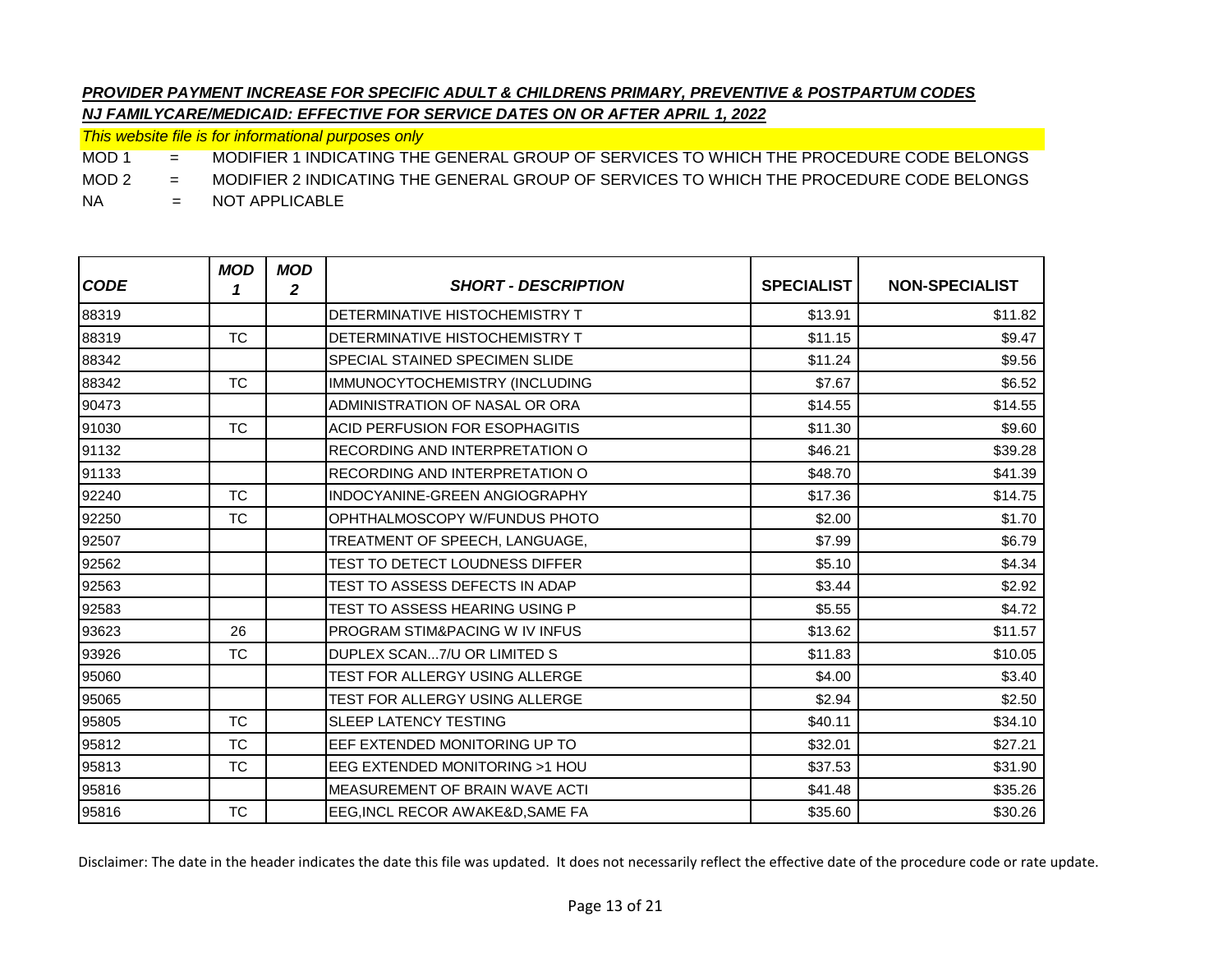*This website file is for informational purposes only*

MOD 1 = MODIFIER 1 INDICATING THE GENERAL GROUP OF SERVICES TO WHICH THE PROCEDURE CODE BELONGS

MOD 2 = MODIFIER 2 INDICATING THE GENERAL GROUP OF SERVICES TO WHICH THE PROCEDURE CODE BELONGS

NA = NOT APPLICABLE

| <b>CODE</b> | <b>MOD</b><br>1 | <b>MOD</b><br>$\mathbf{2}$ | <b>SHORT - DESCRIPTION</b>            | <b>SPECIALIST</b> | <b>NON-SPECIALIST</b> |
|-------------|-----------------|----------------------------|---------------------------------------|-------------------|-----------------------|
| 95819       |                 |                            | <b>MEASUREMENT OF BRAIN WAVE ACTI</b> | \$49.84           | \$42.36               |
| 95819       | <b>TC</b>       |                            | <b>EEG-STD/PORT: SAME FACILITY</b>    | \$43.93           | \$37.34               |
| 95822       |                 |                            | MEASUREMENT OF BRAIN WAVE ACTI        | \$45.41           | \$38.60               |
| 95822       | TC.             |                            | EEG: SLEEP ONLY                       | \$39.50           | \$33.58               |
| 95827       |                 |                            | MEASUREMENT AND RECORDING OF B        | \$88.69           | \$75.38               |
| 95827       | <b>TC</b>       |                            | EEG: ALL NIGHT SLEEP RECORDING        | <b>NA</b>         | \$82.55               |
| 95829       |                 |                            | <b>MEASUREMENT OF BRAIN WAVE ACTI</b> | \$210.73          | \$179.12              |
| 95860       | <b>TC</b>       |                            | ELECTROMYOGRAPH:1 EXTREMITY&PA        | \$7.56            | \$6.42                |
| 95867       | <b>TC</b>       |                            | MYOGRAPHY: CRANIAL NERVE: UNIL        | \$7.82            | \$6.65                |
| 95875       | 26              |                            | ISCHEMIC LIMB EXERCISE, EMG,          | \$6.02            | \$5.12                |
| 95923       |                 |                            | TESTING AUTO NERV SYST FUNCTIO        | \$14.15           | \$12.02               |
| 95923       | TC.             |                            | TESTING AUTO NERV SYST FUNCTIO        | \$9.53            | \$8.10                |
| 95930       | <b>TC</b>       |                            | VISUAL EVOKED POTENTIAL TESTIN        | \$5.40            | \$4.59                |
| 95951       |                 |                            | MONITORING FOR LOCALIZATION OF        | \$214.63          | \$182.44              |
| 95951       | <b>TC</b>       |                            | MONITORING FOR LOCALIZATION OF        | <b>NA</b>         | \$180.10              |
| 95954       | <b>TC</b>       |                            | PHARM/PHYSICAL ACTIVATION DURI        | \$31.55           | \$26.82               |
| 95956       |                 |                            | <b>EACH 24 HOUR EEG MONITORING</b>    | \$188.24          | \$160.01              |
| 95956       | <b>TC</b>       |                            | <b>EACH 24 HOUR EEG MONITORING</b>    | <b>NA</b>         | \$167.69              |
| 96372       |                 |                            | INJECTION OF DRUG OR SUBSTANCE        | \$7.43            | \$6.32                |
| 96425       |                 |                            | ADMINISTRATION OF PROLONGED CH        | \$20.78           | \$17.66               |
| 97802       |                 |                            | THERAPY PROCEDURE FOR NUTRITIO        | \$27.23           | \$23.15               |
| 97803       |                 |                            | THERAPY PROCEDURE REASSESSMENT        | \$23.46           | \$19.94               |
| 99201       | <b>SA</b>       |                            | E/M OFFICE/OP NEW PATIENT             | <b>NA</b>         | \$20.18               |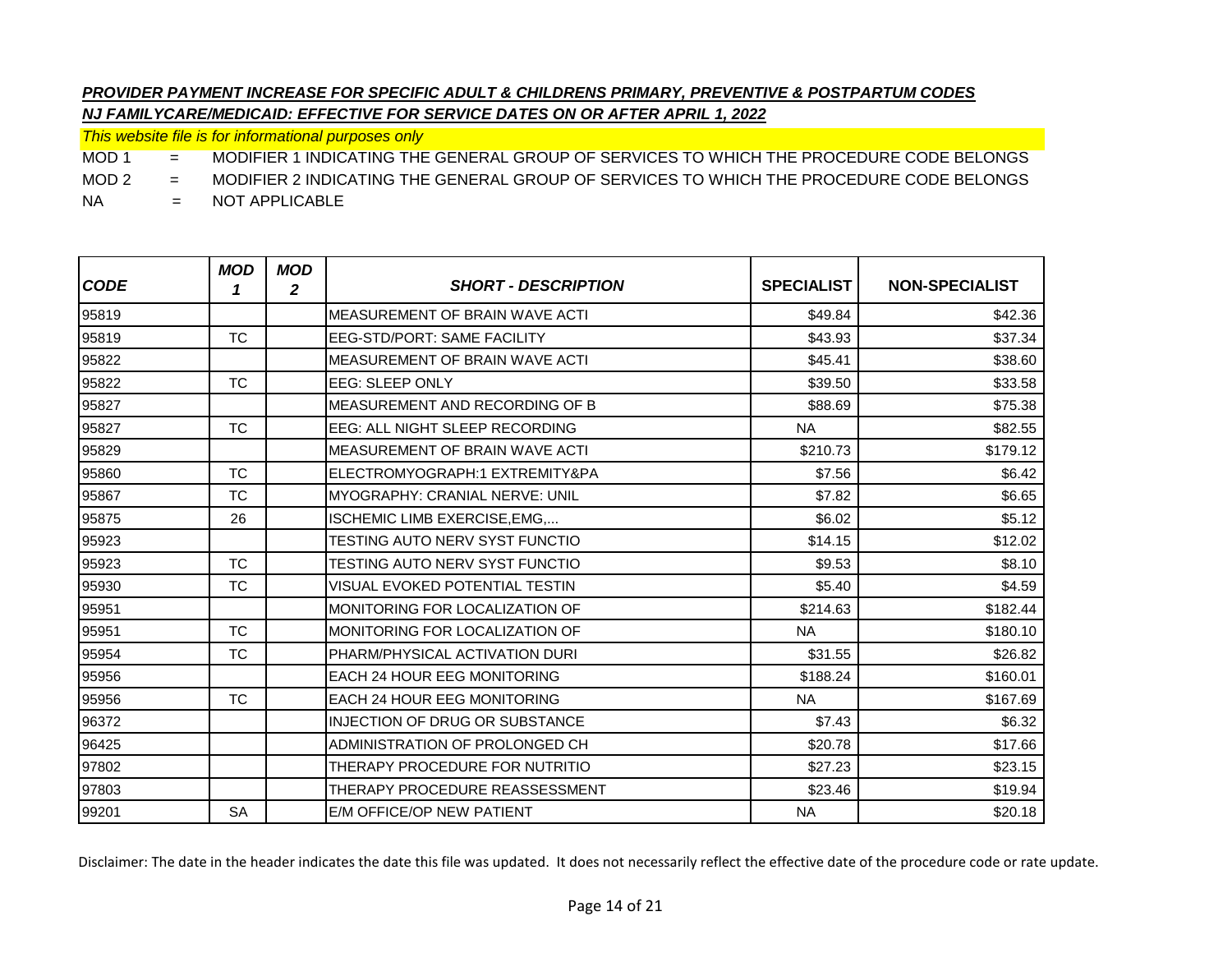*This website file is for informational purposes only*

MOD 1 = MODIFIER 1 INDICATING THE GENERAL GROUP OF SERVICES TO WHICH THE PROCEDURE CODE BELONGS

MOD 2 = MODIFIER 2 INDICATING THE GENERAL GROUP OF SERVICES TO WHICH THE PROCEDURE CODE BELONGS

NA = NOT APPLICABLE

| <b>CODE</b> | <b>MOD</b><br>1 | <b>MOD</b><br>$\mathbf{2}$ | <b>SHORT - DESCRIPTION</b>     | <b>SPECIALIST</b> | <b>NON-SPECIALIST</b> |
|-------------|-----------------|----------------------------|--------------------------------|-------------------|-----------------------|
| 99201       | <b>SB</b>       |                            | E/M OFFICE/OP NEW PATIENT BY C | <b>NA</b>         | \$20.19               |
| 99201       | UC              |                            | E/M OFFICE/OP NEW PATIENT      | \$24.04           | \$24.04               |
| 99202       |                 |                            | NEW PATIENT OUTPATIENT VISIT.  | \$39.75           | \$33.79               |
| 99202       | FP.             | <b>SB</b>                  | E/M INITIAL VS BY CNM IN FP CL | <b>NA</b>         | \$79.52               |
| 99202       | <b>SA</b>       |                            | E/M OFFICE/OP NEW PATIENT      | \$30.86           | \$26.23               |
| 99202       | <b>SB</b>       |                            | E/M OFFICE/OP NEW PATIENT BY C | <b>NA</b>         | \$33.27               |
| 99202       | <b>SB</b>       | 52                         | E/M INITIAL VS BY CNM IN FP CL | \$27.82           | \$23.65               |
| 99202       | UC              |                            | E/M OFFICE/OP NEW PATIENT      | \$76.44           | \$64.97               |
| 99203       |                 |                            | NEW PATIENT OFFICE OR OTHER OU | \$60.78           | \$51.66               |
| 99203       | FP.             | <b>SB</b>                  | E/M INITIAL FP VISIT BY CNM IN | <b>NA</b>         | \$79.52               |
| 99203       | SA              |                            | E/M OFFICE/OP NEW PATIENTMIN   | \$47.19           | \$40.11               |
| 99203       | <b>SA</b>       | UD                         | E/M OFFICE/OP NEW PATIENT.CNP/ | \$94.38           | \$80.22               |
| 99203       | <b>SB</b>       |                            | E/M OFFICE/OP NEW PATIENT BY C | <b>NA</b>         | \$47.42               |
| 99203       | <b>SB</b>       | 52                         | E/M INITIAL FP VISIT BY CNM IN | \$42.54           | \$36.16               |
| 99203       | UC              |                            | E/M OFFICE/OP NEW PATIENTMIN   | \$116.88          | \$99.35               |
| 99203       | UD              |                            | E/M OFFICE/OP NEW PATIENTMIN   | \$116.88          | \$99.35               |
| 99204       |                 |                            | NEW PATIENT OFFICE OR OTHER OU | \$90.40           | \$76.84               |
| 99204       | FP.             |                            | E/M OFFICE/OP NEW VISIT FP CL  | \$90.40           | \$76.84               |
| 99204       | FP.             | <b>SB</b>                  | E/M OFFICE/OP NEW VISIT IN FL  | <b>NA</b>         | \$71.31               |
| 99204       | <b>SA</b>       |                            | E/M OFFICE/OP NEW PATIENT      | \$70.19           | \$59.66               |
| 99204       | <b>SB</b>       |                            | E/M OFFICE/OP NEW PATIENT BY C | <b>NA</b>         | \$71.31               |
| 99204       | UC              |                            | E/M OFFICE/OP NEW PATIENT      | \$173.84          | \$147.76              |
| 99205       |                 |                            | NEW PATIENT OFFICE OR OTHER OU | \$119.22          | \$101.33              |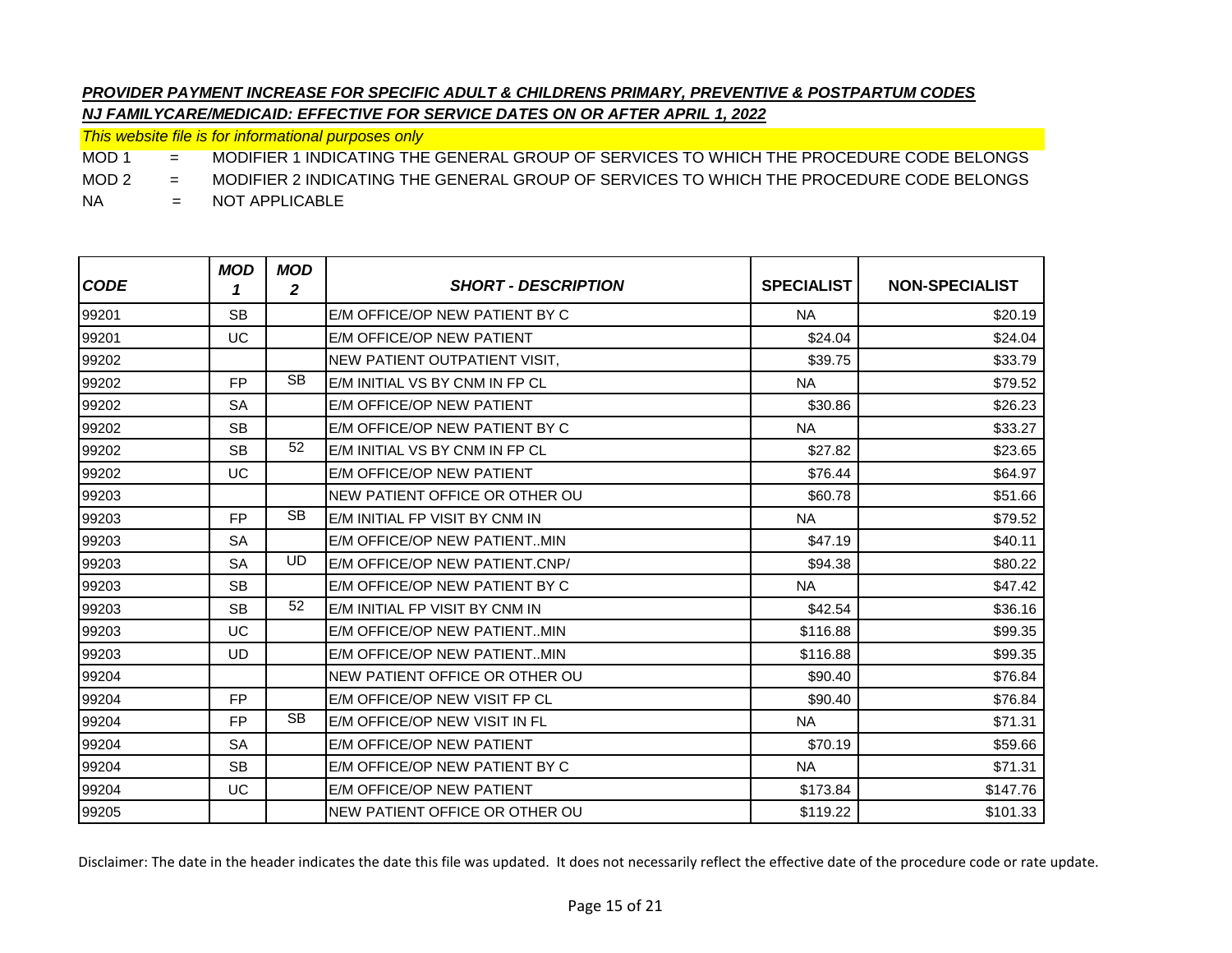*This website file is for informational purposes only*

MOD 1 = MODIFIER 1 INDICATING THE GENERAL GROUP OF SERVICES TO WHICH THE PROCEDURE CODE BELONGS

MOD 2 = MODIFIER 2 INDICATING THE GENERAL GROUP OF SERVICES TO WHICH THE PROCEDURE CODE BELONGS

NA = NOT APPLICABLE

| <b>CODE</b> | <b>MOD</b><br>1 | <b>MOD</b><br>$\mathbf{2}$ | <b>SHORT - DESCRIPTION</b>            | <b>SPECIALIST</b> | <b>NON-SPECIALIST</b> |
|-------------|-----------------|----------------------------|---------------------------------------|-------------------|-----------------------|
| 99205       | <b>FP</b>       |                            | E/M OFFICE/OP NEW IN FL CL            | \$119.22          | \$101.33              |
| 99205       | FP.             | <b>SB</b>                  | E/M OFFICE/OP NEW IN FL CL CNM        | <b>NA</b>         | \$105.81              |
| 99205       | <b>FP</b>       | 52                         | E/M INITIAL FP VISIT IN FP CLI        | \$119.22          | \$101.33              |
| 99205       | <b>SB</b>       | 52                         | E/M INITIAL FP VS IN FP CL CNM        | \$83.45           | \$70.93               |
| 99205       | UC              |                            | E/M OFFICE OP NEW PATIENTMIN          | \$119.22          | \$101.33              |
| 99212       |                 |                            | ESTABLISHED PATIENT OFFICE OR         | \$30.65           | \$26.05               |
| 99212       | <b>FP</b>       | <b>SB</b>                  | E/M FOLLOW UP VS BY CNM IN FP         | <b>NA</b>         | \$39.81               |
| 99212       | <b>SA</b>       |                            | E/M OFFICE/OP - ESTABLISHED PA        | \$24.75           | \$21.04               |
| 99212       | <b>SB</b>       |                            | E/M ESTABLISHED PT. VS BY CNM         | <b>NA</b>         | \$20.03               |
| 99212       | <b>SB</b>       | 52                         | <b>IE/M FOLLOW UP VS BY CNM IN FP</b> | \$21.45           | \$18.24               |
| 99212       | UC              |                            | E/M OFFICE/OP - ESTABLISHED PA        | \$58.94           | \$50.10               |
| 99213       |                 |                            | ESTABLISHED PATIENT OFFICE OR         | \$49.47           | \$42.05               |
| 99213       | <b>FP</b>       | <b>SB</b>                  | E/M F/U VISIT-FP CLINIC BY CNM        | <b>NA</b>         | \$39.81               |
| 99213       | <b>SA</b>       |                            | E/M OFFICE/OP ESTAB PATIENT           | \$39.95           | \$33.96               |
| 99213       | <b>SA</b>       | UD                         | E/M OFFICE/OP ESTAB PATIENT CN        | \$76.83           | \$65.30               |
| 99213       | <b>SB</b>       |                            | E/M ESTABLISHES PT VISIT BY CN        | <b>NA</b>         | \$32.76               |
| 99213       | <b>SB</b>       | 52                         | E/M F/U VISIT-FP CLINIC BY CNM        | \$34.63           | \$29.44               |
| 99213       | UC              |                            | E/M OFFICE/OP ESTAB PATIENT           | \$95.14           | \$80.87               |
| 99213       | <b>UD</b>       |                            | E/M OFFICE/OP ESTAB PATIENT           | \$95.14           | \$80.87               |
| 99214       |                 |                            | ESTABLISHED PATIENT OFFICE OR         | \$70.07           | \$59.56               |
| 99214       | <b>FP</b>       |                            | E/M FOLLOW UP VISIT - FAMILY P        | \$70.07           | \$59.56               |
| 99214       | FP.             | <b>SB</b>                  | E/M FP VISIT BY CNM - FP CLINI        | <b>NA</b>         | \$47.38               |
| 99214       | <b>FP</b>       | 52                         | E/M FOLLOW UP VISIT - FAMILY P        | \$70.07           | \$59.56               |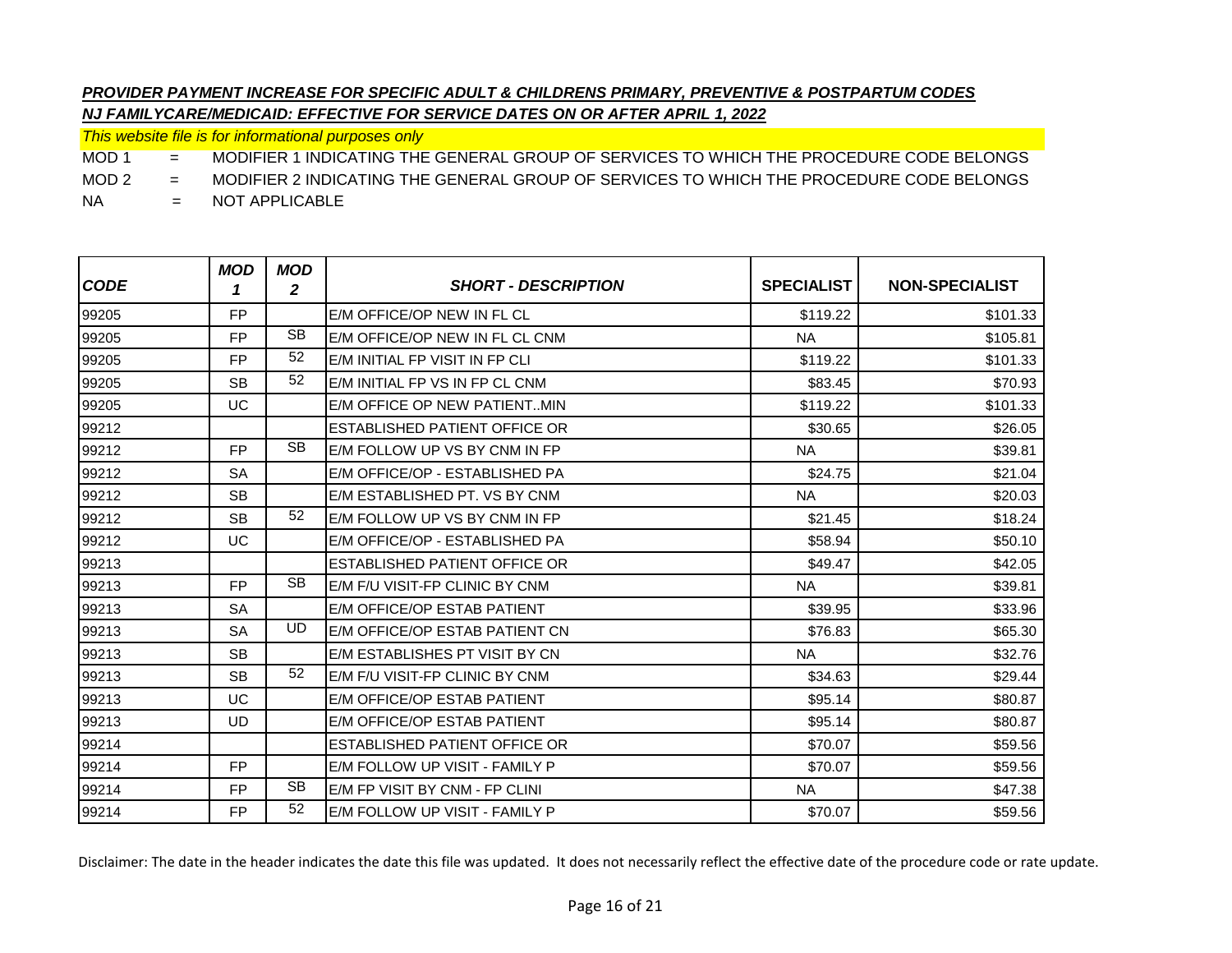*This website file is for informational purposes only*

MOD 1 = MODIFIER 1 INDICATING THE GENERAL GROUP OF SERVICES TO WHICH THE PROCEDURE CODE BELONGS

MOD 2 = MODIFIER 2 INDICATING THE GENERAL GROUP OF SERVICES TO WHICH THE PROCEDURE CODE BELONGS

NA = NOT APPLICABLE

| <b>CODE</b> | <b>MOD</b><br>1 | <b>MOD</b><br>2 | <b>SHORT - DESCRIPTION</b>            | <b>SPECIALIST</b> | <b>NON-SPECIALIST</b> |
|-------------|-----------------|-----------------|---------------------------------------|-------------------|-----------------------|
| 99214       | <b>SA</b>       |                 | E/M OFFICE/OP ESTABLISHED PATI        | \$56.58           | \$48.09               |
| 99214       | <b>SB</b>       |                 | E/M FOLLOW UP VISIT EST PT BY         | <b>NA</b>         | \$47.38               |
| 99214       | <b>SB</b>       | 52              | E/M FP VISIT BY CNM - FP CLINI        | \$49.05           | \$41.69               |
| 99214       | UC              |                 | E/M OFFICE/OP ESTABLISHED PATI        | \$134.75          | \$114.54              |
| 99215       |                 |                 | ESTABLISHED PATIENT OFFICE OR         | \$97.57           | \$82.94               |
| 99215       | <b>FP</b>       |                 | E/M FP VISIT-ESTAB PT IN FP CL        | \$97.57           | \$82.94               |
| 99215       | <b>FP</b>       | <b>SB</b>       | E/M FP VISIT BY CNM IN FP CLIN        | <b>NA</b>         | \$63.49               |
| 99215       | <b>FP</b>       | 52              | <b>IE/M FU VISIT IN FP CLINIC</b>     | \$97.57           | \$82.94               |
| 99215       | <b>SA</b>       |                 | E/M OFFICE/OP ESTAB PT VISIT B        | \$78.79           | \$66.97               |
| 99215       | <b>SB</b>       |                 | E/M VISIT-ESTABLISHED PT-BY CN        | <b>NA</b>         | \$63.49               |
| 99215       | <b>SB</b>       | 52              | E/M FP VISIT BY CNM IN FP CLIN        | \$68.30           | \$58.06               |
| 99215       | UC              |                 | E/M OFFICE/OP ESTAB PT VISIT          | \$187.64          | \$159.49              |
| 99217       |                 |                 | <b>HOSPITAL OBSERVATION CARE ON D</b> | \$38.14           | \$32.42               |
| 99221       |                 |                 | INITIAL HOSPITAL INPATIENT CAR        | \$52.97           | \$45.02               |
| 99221       | <b>SA</b>       |                 | E/M INITIAL HOSPITAL CARE             | \$42.77           | \$36.36               |
| 99221       | <b>SB</b>       |                 | E/M INITIAL HOSPITAL CARE BY C        | <b>NA</b>         | \$43.61               |
| 99222       |                 |                 | INITIAL HOSPITAL INPATIENT CAR        | \$71.37           | \$60.66               |
| 99223       |                 |                 | INITIAL HOSPITAL INPATIENT CAR        | \$105.09          | \$89.33               |
| 99232       |                 |                 | <b>FOLLOW-UP HOSPITAL INPATIENT C</b> | \$37.71           | \$32.05               |
| 99232       | <b>SA</b>       |                 | E/M SUBSEQUENT HOSPITAL CARE          | \$30.45           | \$25.88               |
| 99232       | <b>SB</b>       |                 | E/M SUBSEQUENT HOSPITAL CARE C        | <b>NA</b>         | \$30.97               |
| 99233       |                 |                 | FOLLOW-UP HOSPITAL INPATIENT C        | \$54.19           | \$46.07               |
| 99234       |                 |                 | HOSPITAL OBSERVATION OR INPATI        | \$68.90           | \$58.57               |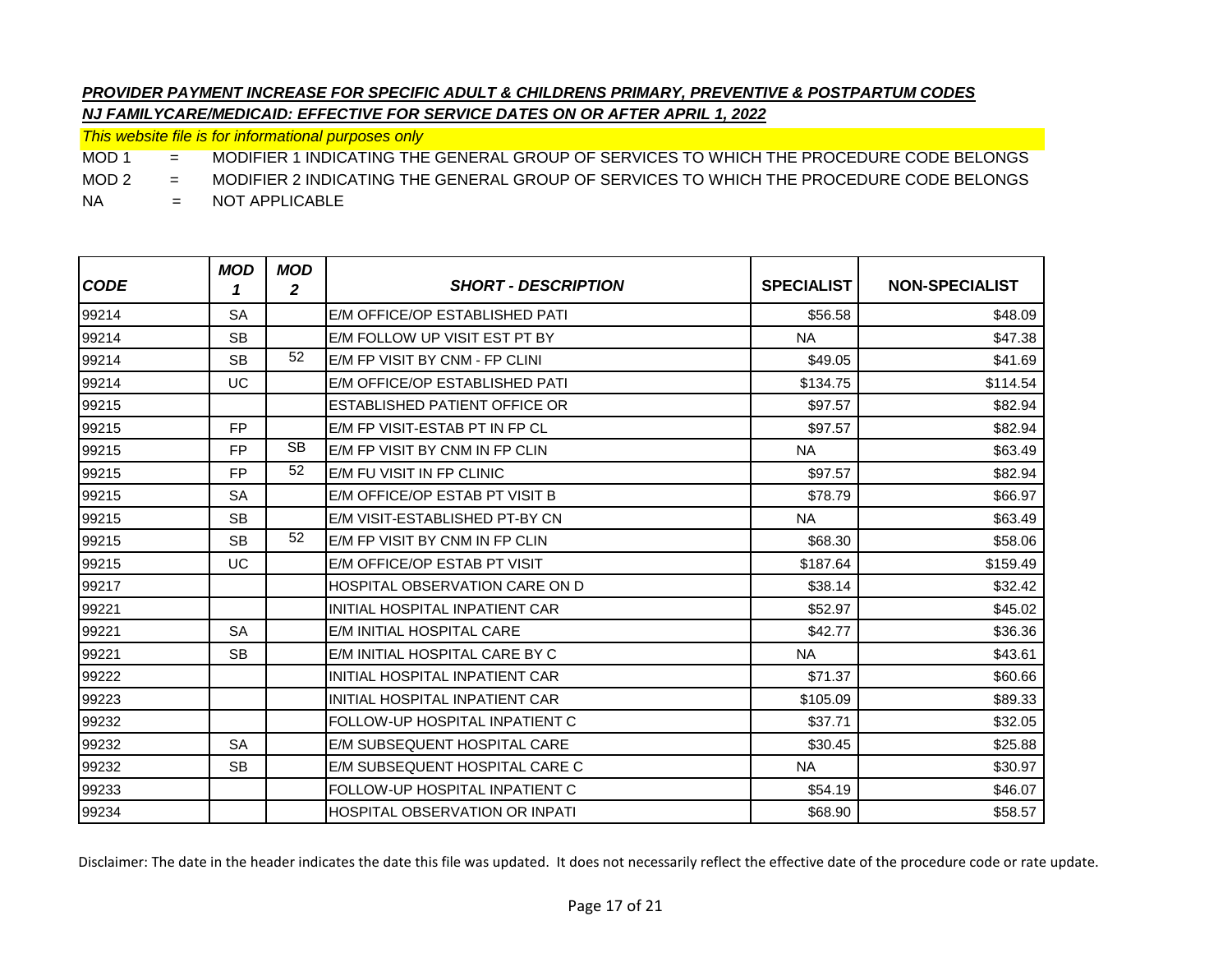*This website file is for informational purposes only*

MOD 1 = MODIFIER 1 INDICATING THE GENERAL GROUP OF SERVICES TO WHICH THE PROCEDURE CODE BELONGS

MOD 2 = MODIFIER 2 INDICATING THE GENERAL GROUP OF SERVICES TO WHICH THE PROCEDURE CODE BELONGS

NA = NOT APPLICABLE

| <b>CODE</b> | <b>MOD</b><br>1 | <b>MOD</b><br>2 | <b>SHORT - DESCRIPTION</b>            | <b>SPECIALIST</b> | <b>NON-SPECIALIST</b> |
|-------------|-----------------|-----------------|---------------------------------------|-------------------|-----------------------|
| 99235       |                 |                 | <b>HOSPITAL OBSERVATION OR INPATI</b> | \$87.68           | \$74.53               |
| 99236       |                 |                 | <b>HOSPITAL OBSERVATION OR INPATI</b> | \$112.49          | \$95.61               |
| 99238       |                 |                 | HOSPITAL DISCHARGE DAY MANAGEM        | \$38.14           | \$32.42               |
| 99238       | <b>SA</b>       |                 | HOSP DISCH DAY MNGMNT BY CNP/C        | \$30.80           | \$26.18               |
| 99238       | <b>SB</b>       |                 | HOSPITAL DISCHARGE DAY MNGMNT         | <b>NA</b>         | \$31.45               |
| 99239       |                 |                 | <b>HOSPITAL DISCHARGE DAY MANAGEM</b> | \$56.17           | \$47.74               |
| 99283       |                 |                 | <b>EMERGENCY DEPARTMENT VISIT FOR</b> | \$37.74           | \$32.08               |
| 99283       | <b>SA</b>       |                 | E.M EMERG DEPT. VISIT NEW/EST         | \$30.47           | \$25.90               |
| 99284       |                 |                 | EMERGENCY DEPARTMENT VISIT FOR        | \$64.06           | \$54.45               |
| 99284       | <b>SA</b>       |                 | E.M EMERG.DEPT. VISIT NEW/EST         | \$51.73           | \$43.97               |
| 99285       |                 |                 | EMERGENCY DEPARTMENT VISIT FOR        | \$93.36           | \$79.36               |
| 99291       |                 |                 | CRITICAL CARE, FIRST 30-74 MIN        | \$150.15          | \$127.63              |
| 99292       |                 |                 | CRITICAL CARE, EACH ADDITIONAL        | \$65.13           | \$55.36               |
| 99304       |                 |                 | <b>INITIAL NURSING FACILITY VISIT</b> | \$47.26           | \$40.17               |
| 99304       | <b>SA</b>       |                 | INITIAL NURSING FACILITY CARE,        | \$38.16           | \$32.44               |
| 99305       |                 |                 | INITIAL NURSING FACILITY VISIT        | \$68.29           | \$58.04               |
| 99305       | <b>SA</b>       |                 | INITIAL NURSING FACILITY CARE         | \$55.14           | \$46.87               |
| 99306       |                 |                 | <b>INITIAL NURSING FACILITY VISIT</b> | \$87.70           | \$74.54               |
| 99306       | <b>SA</b>       |                 | INITIAL NURSING FACILITY CARE,        | \$70.82           | \$60.19               |
| 99307       |                 |                 | FOLLOW-UP NURSING FACILITY VIS        | \$23.26           | \$19.78               |
| 99307       | <b>SA</b>       |                 | SUBSEQUENT NURSING FAC CARE PE        | \$18.79           | \$15.97               |
| 99308       |                 |                 | <b>FOLLOW-UP NURSING FACILITY VIS</b> | \$36.58           | \$31.09               |
| 99308       | <b>SA</b>       |                 | SUBSEQUENT NURSING FAC CARE, PE       | \$29.54           | \$25.11               |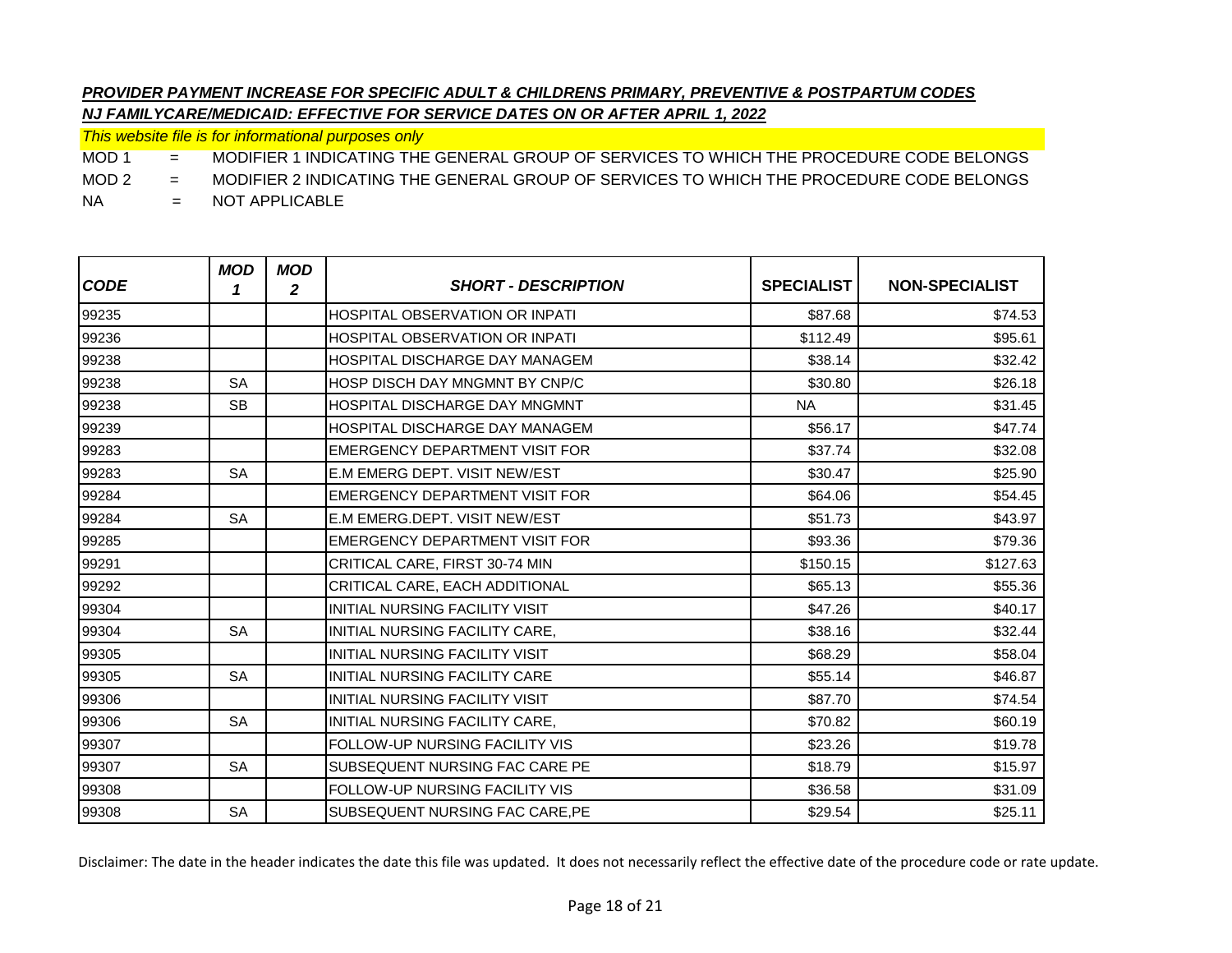*This website file is for informational purposes only*

MOD 1 = MODIFIER 1 INDICATING THE GENERAL GROUP OF SERVICES TO WHICH THE PROCEDURE CODE BELONGS

MOD 2 = MODIFIER 2 INDICATING THE GENERAL GROUP OF SERVICES TO WHICH THE PROCEDURE CODE BELONGS

NA = NOT APPLICABLE

| <b>CODE</b> | <b>MOD</b><br>1 | <b>MOD</b><br>2 | <b>SHORT - DESCRIPTION</b>     | <b>SPECIALIST</b> | <b>NON-SPECIALIST</b> |
|-------------|-----------------|-----------------|--------------------------------|-------------------|-----------------------|
| 99309       |                 |                 | FOLLOW-UP NURSING FACILITY VIS | \$48.24           | \$41.00               |
| 99309       | <b>SA</b>       |                 | SUBSEQUENT NURSING FAC CARE.PE | \$38.95           | \$33.11               |
| 99310       |                 |                 | FOLLOW-UP NURSING FACILITY VIS | \$71.43           | \$60.72               |
| 99310       | <b>SA</b>       |                 | SUBSEQUENT NURSING FAC CARE.PE | \$57.68           | \$49.03               |
| 99315       |                 |                 | NURSING FACILITY DISCHARGE DAY | \$38.53           | \$32.75               |
| 99315       | <b>SA</b>       |                 | NF DISCHARGE DAY MNGMT 30 MIN  | \$31.11           | \$26.44               |
| 99316       |                 |                 | NURSING FACILITY DISCHARGE MAN | \$55.39           | \$47.08               |
| 99316       | <b>SA</b>       |                 | NF DISCHARGE DAY MNGMT > 30 MI | \$44.72           | \$38.02               |
| 99318       |                 |                 | NURSING FACILITY ANNUAL ASSESS | \$50.48           | \$42.90               |
| 99318       | <b>SA</b>       |                 | EVALUATION & MANAGEMENT NURS F | \$40.76           | \$34.65               |
| 99324       | <b>SA</b>       |                 | DOMICILIARY/REST HOME VISIT N  | \$23.03           | \$19.57               |
| 99325       |                 |                 | NEW PATIENT CUSTODIAL CARE FAC | \$41.64           | \$35.40               |
| 99325       | <b>SA</b>       |                 | DOMICILIARY/REST HOME VS NEW P | \$33.63           | \$28.58               |
| 99326       |                 |                 | NEW PATIENT CUSTODIAL CARE FAC | \$72.92           | \$61.99               |
| 99326       | <b>SA</b>       |                 | DOMICILIARY/REST HOME VS NEW P | \$58.89           | \$50.05               |
| 99327       |                 |                 | NEW PATIENT CUSTODIAL CARE FAC | \$97.80           | \$83.13               |
| 99327       | <b>SA</b>       |                 | DOMICILIARY/REST HOME VISIT NE | \$78.97           | \$67.13               |
| 99328       |                 |                 | NEW PATIENT CUSTODIAL CARE FAC | \$115.00          | \$97.75               |
| 99328       | <b>SA</b>       |                 | DOMICILIARY/REST HOME VS NEW P | \$92.87           | \$78.94               |
| 99334       |                 |                 | ESTABLISHED PATIENT CUSTODIAL  | \$31.76           | \$26.99               |
| 99334       | <b>SA</b>       |                 | DOMICILIARY/REST HOME VS ESTAB | \$25.64           | \$21.80               |
| 99335       |                 |                 | ESTABLISHED PATIENT CUSTODIAL  | \$50.49           | \$42.92               |
| 99335       | <b>SA</b>       |                 | DOMICILIARY/REST HOME VS ESTAB | \$40.77           | \$34.66               |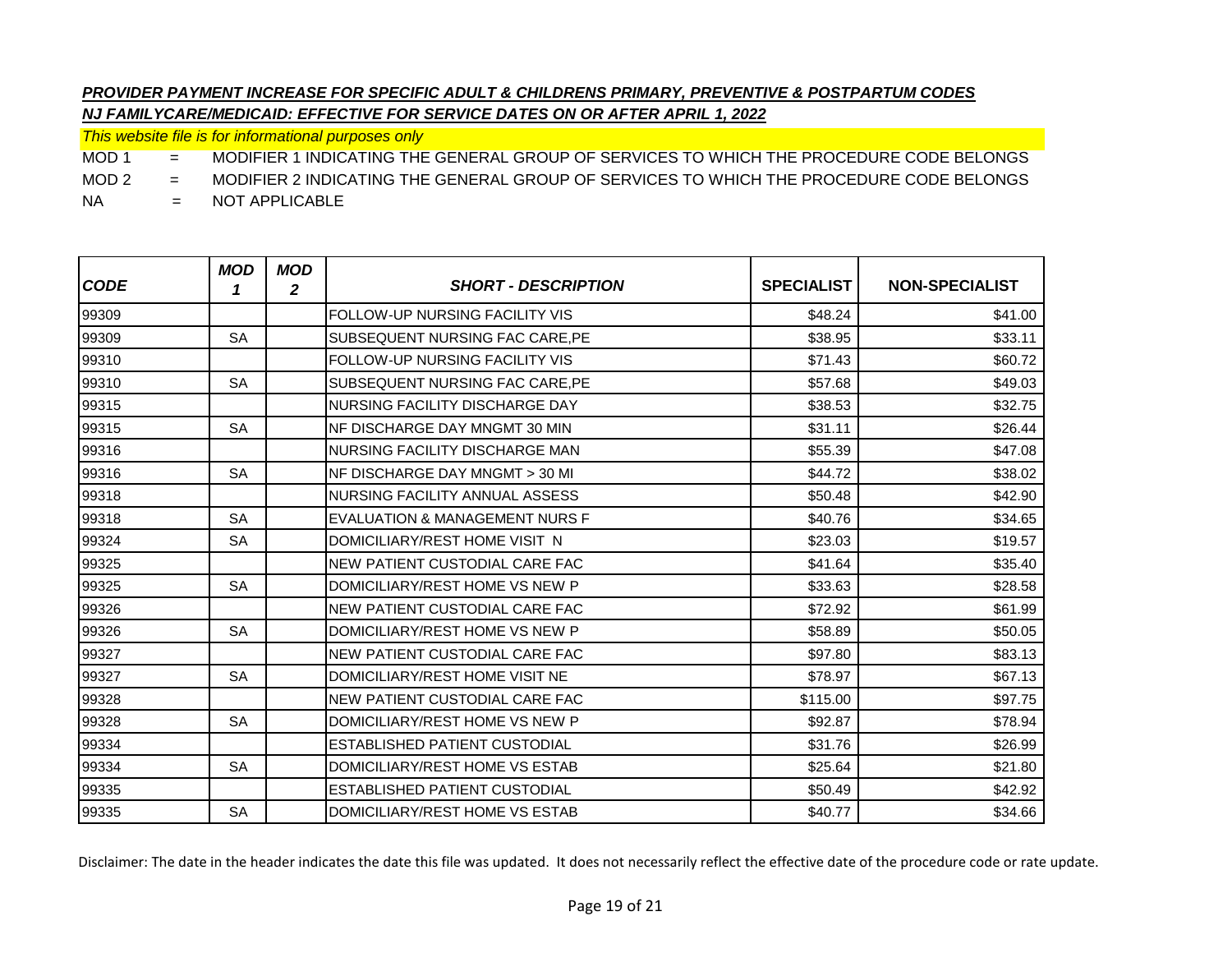*This website file is for informational purposes only*

MOD 1 = MODIFIER 1 INDICATING THE GENERAL GROUP OF SERVICES TO WHICH THE PROCEDURE CODE BELONGS

MOD 2 = MODIFIER 2 INDICATING THE GENERAL GROUP OF SERVICES TO WHICH THE PROCEDURE CODE BELONGS

NA = NOT APPLICABLE

| <b>CODE</b> | <b>MOD</b><br>1 | <b>MOD</b><br>2 | <b>SHORT - DESCRIPTION</b>            | <b>SPECIALIST</b> | <b>NON-SPECIALIST</b> |
|-------------|-----------------|-----------------|---------------------------------------|-------------------|-----------------------|
| 99336       |                 |                 | ESTABLISHED PATIENT CUSTODIAL         | \$71.43           | \$60.71               |
| 99336       | <b>SA</b>       |                 | DOMICILIARY/REST HOME VS ESTAB        | \$57.68           | \$49.03               |
| 99337       |                 |                 | ESTABLISHED PATIENT CUSTODIAL         | \$102.08          | \$86.77               |
| 99337       | <b>SA</b>       |                 | DOMICILIARY/REST HOME VS ESTAB        | \$82.43           | \$70.07               |
| 99341       |                 |                 | NEW PATIENT HOME VISIT, TYPICA        | \$28.71           | \$24.41               |
| 99341       | <b>SA</b>       |                 | E/M HOME VISIT NEW PATIENT            | \$23.19           | \$19.71               |
| 99341       | <b>SB</b>       |                 | E/M HOME VISIT NEW PATIENT            | <b>NA</b>         | \$23.48               |
| 99342       |                 |                 | <b>NEW PATIENT HOME VISIT, TYPICA</b> | \$40.36           | \$34.30               |
| 99342       | <b>SA</b>       |                 | E/M HOME VISIT - NEW PATIENT          | \$32.59           | \$27.70               |
| 99342       | <b>SB</b>       |                 | E/M HOME VISIT - NEW PATIENT          | <b>NA</b>         | \$33.57               |
| 99343       |                 |                 | <b>NEW PATIENT HOME VISIT, TYPICA</b> | \$66.64           | \$56.65               |
| 99344       |                 |                 | NEW PATIENT HOME VISIT, TYPICA        | \$95.36           | \$81.05               |
| 99344       | <b>SA</b>       |                 | E/M HOME VISIT NEW PATIENT 60         | \$77.00           | \$65.45               |
| 99345       |                 |                 | NEW PATIENT HOME VISIT, TYPICA        | \$116.00          | \$98.60               |
| 99345       | <b>SA</b>       |                 | E/M HOME VISIT NEW PATIENT 75         | \$93.67           | \$79.62               |
| 99349       |                 |                 | ESTABLISHED PATIENT HOME VISIT        | \$68.13           | \$57.91               |
| 99349       | <b>SA</b>       |                 | E/M HOME VISIT ESTABLISHED PT         | \$55.01           | \$46.76               |
| 99350       |                 |                 | ESTABLISHED PATIENT HOME VISIT        | \$94.13           | \$80.01               |
| 99350       | <b>SA</b>       |                 | E/M HOME VISIT ESTABLISHED PT         | \$76.01           | \$64.61               |
| 99357       |                 |                 | EXTENDED INPATIENT OR OBSERVAT        | \$48.31           | \$41.07               |
| 99406       |                 |                 | SMOKING AND TOBACCO USE INTENS        | \$8.36            | \$7.10                |
| 99406       | <b>HF</b>       |                 | SMOKING AND TOBACCO USE CESSAT        | \$16.07           | \$13.66               |
| 99406       | UC              |                 | SMOKING AND TOBACCO USE CESSAT        | \$16.07           | \$13.66               |